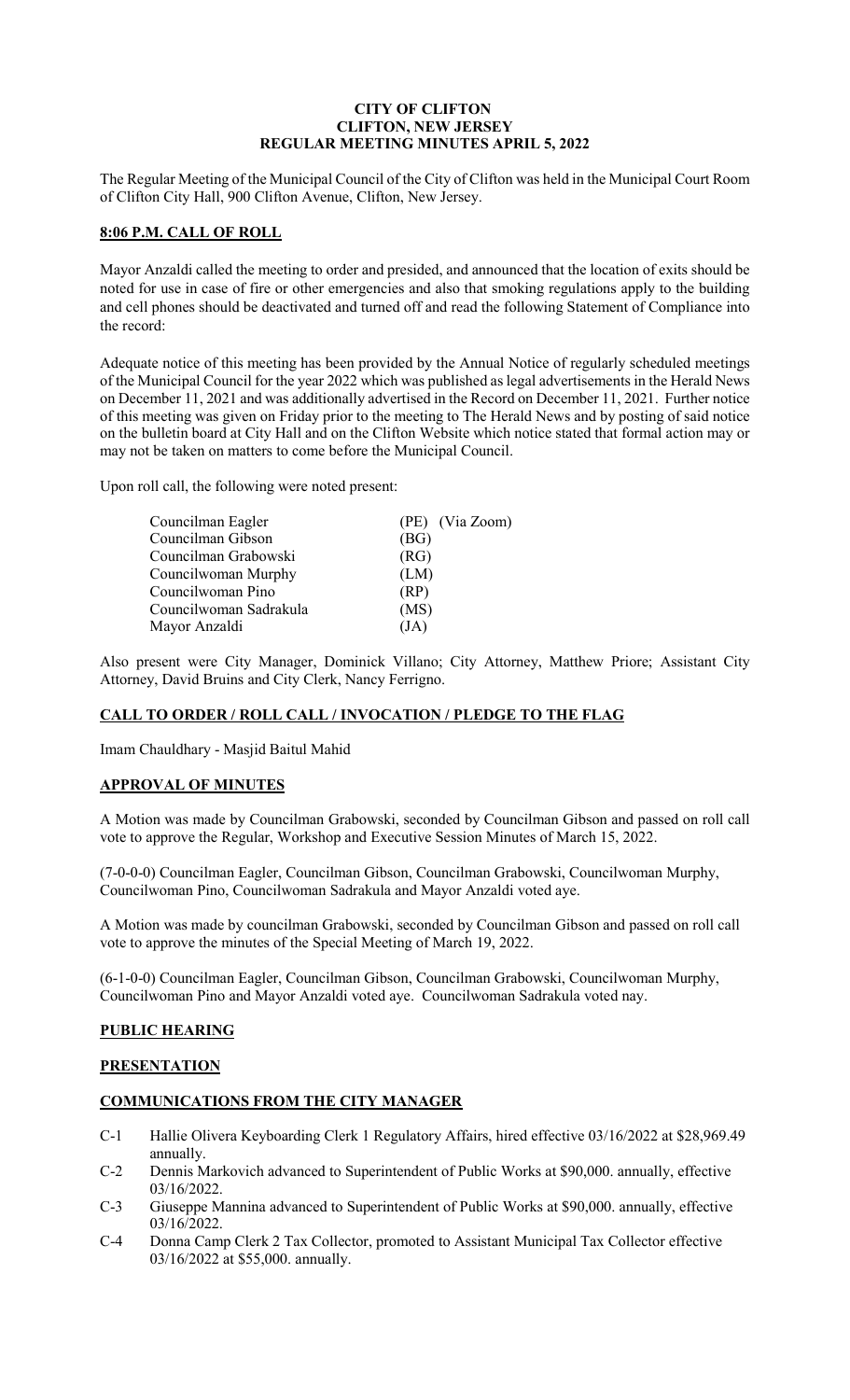- C-5 Sanjana Parab Clerk 2 Tax Collector, promoted to Assistant Municipal Tax Collector at \$55,000. annually, effective 03/16/2022.
- C-6 Philip Cheff part time Building Inspector Regulatory Affairs, resigned his position effective 03/16/2022.
- C-7 Jaime Daughtery Public Safety Telecommunicator Public Safety, resigned her position effective 03/20/2022.
- C-8 Sean Spidle Firefighter Public Safety, promoted to Fire Lieutenant effective 03/23/2022, salary waiver in effect until on or about 01/15/2023.
- C-9 Patrick Doremus promoted to DPW Supervisor, effective 03/27/2022 at \$67,000. annually.
- C-10 Steven Falsetta promoted to D.P.W. Supervisor, effective 03/27/2022 at \$67,000. annually.

### **COMMUNICATIONS MEETING MINUTES**

- C-11 Minutes of Committee for Individuals with Disabilities of February 14, 2022
- C-12 Minutes of Planning Board of February 24, 2022
- C-13 Minutes of CA-TV Committee of February 23, 2022
- C-14 Minutes of North Jersey District Water Supply Commission of February 23, 2022<br>C-15 Minutes of Passaic Valley Water Commission of January 19th and February 23, 20
- C-15 Minutes of Passaic Valley Water Commission of January 19th and February 23, 2022
- Minutes of Board of Adjustment of March 16, 2022
- C-7 Minutes of Clifton Traffic Safety Council of March 17, 2022
- C-18 Minutes of Board of Recreation of February 28, 2022

#### **SECOND READING ORDINANCES**

#### **A. Adoption of Ordinance 7705-22**

#### **B. Public Hearing on Ordinance 7705-22**

Mayor Anzaldi opened the floor to the public with regard to the Ordinance 7705-22

With no one wishing to be heard, a Motion was made by Councilman Gibson, seconded by Councilman Grabowski and passed on roll call vote to close the public hearing.

The following entitled ordinance had been introduced and having passed on first reading, which first reading was by title and said entitled ordinance having been published according to the law and thereafter placed on the Agenda of the present meeting, said ordinance was brought up for public hearing at the opening of such hearing said ordinance was given a second reading which reading was by title and all persons interested having been given an opportunity to be heard concerning said ordinance and upon motion, adopted said hearing was closed and said ordinance was thereafter finally passed without amendments, upon motion regularly made by Councilman Gibson, seconded by Councilman Grabowski and carried by roll call vote.

#### **An Ordinance to Amend, Revise and Supplement Chapter 439 of the Code of the City of Clifton, entitled "Vehicles and Traffic", More Particularly Section 439-38 Thereof, entitled "Handicapped Parking on Streets for Private Residences" (Adds 4 Restricted Handicapped Spaces)**

(7-0-0-0) Councilman Eagler, Councilman Gibson, Councilman Grabowski, Councilwoman Murphy, Councilwoman Pino, Councilwoman Sadrakula and Mayor Anzaldi voted aye.

### **C. Adoption of Ordinance 7706-22**

#### **D. Public Hearing on Ordinance 7706-22**

Mayor Anzaldi opened the floor to the public with regard to the Ordinance 7706-22

With no one wishing to be heard, a Motion was made by Councilman Grabowski, seconded by Councilwoman Murphy and passed on roll call vote to close the public hearing.

The following entitled ordinance had been introduced and having passed on first reading, which first reading was by title and said entitled ordinance having been published according to the law and thereafter placed on the Agenda of the present meeting, said ordinance was brought up for public hearing at the opening of such hearing said ordinance was given a second reading which reading was by title and all persons interested having been given an opportunity to be heard concerning said ordinance and upon motion, adopted said hearing was closed and said ordinance was thereafter finally passed without amendments, upon motion regularly made by Councilman Grabowski, seconded by Councilwoman Murphy and carried by roll call vote.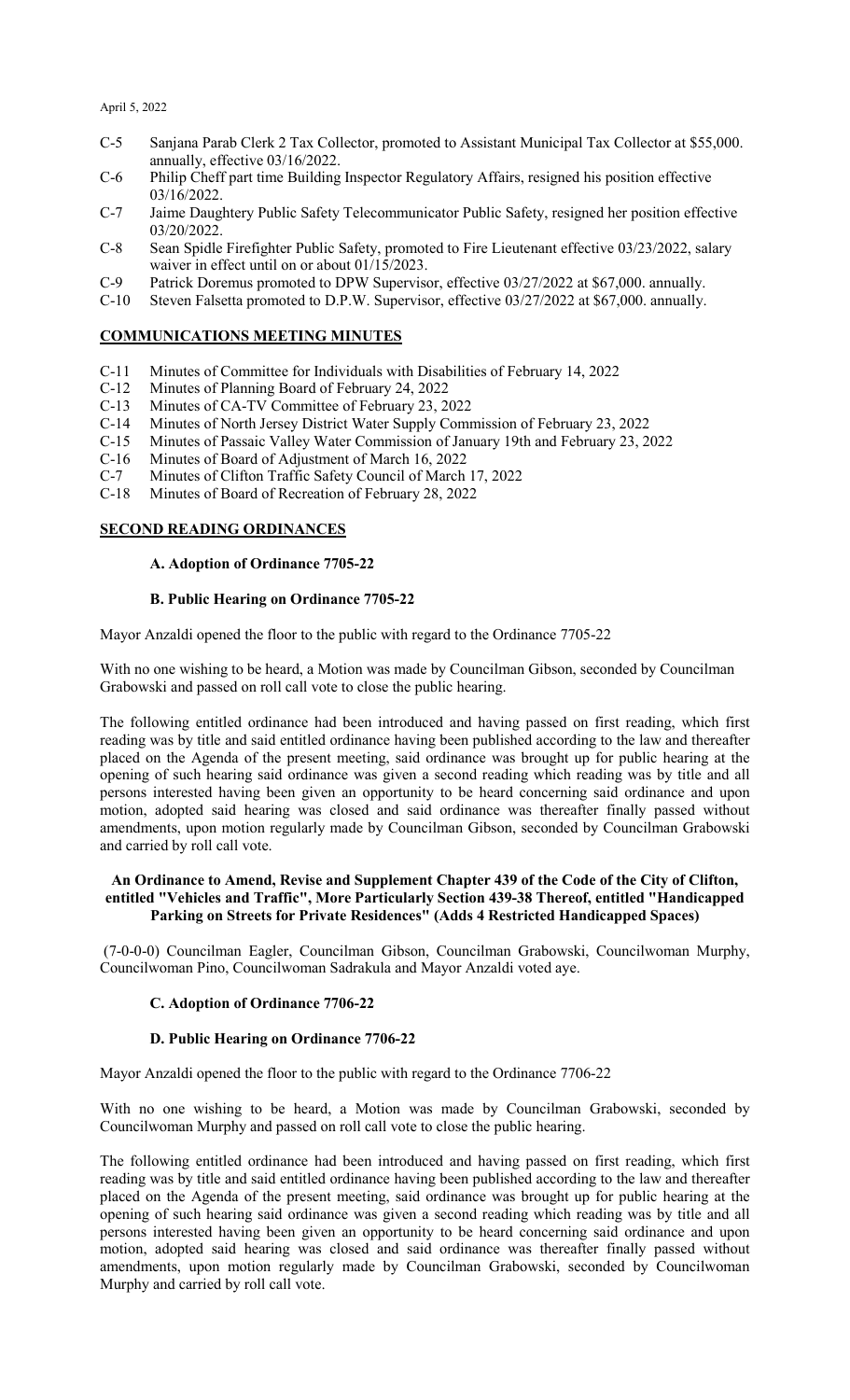#### **Ordinance Accepting, Approving and Authorizing a Deed of Easement with 1255 Broad ERCT LLC and 1255 Broad MA LLC for Property at Block 64.06, Lot 1 in the City of Clifton for Public Sidewalk Purposes**

(7-0-0-0) Councilman Eagler, Councilman Gibson, Councilman Grabowski, Councilwoman Murphy, Councilwoman Pino, Councilwoman Sadrakula and Mayor Anzaldi voted aye.

### **FIRST READING ORDINANCES**

#### **A. Introduction of Ordinance 7714-22**

The entitled ordinance was introduced and read by the City Clerk, as first reading, which reading was by title, passed upon motion made by Councilman Grabowski, seconded by Councilwoman Murphy and carried by roll call vote.

### **An Ordinance to Amend, Revise and Supplement Chapter 439 of the Code of the City of Clifton, Entitled "Vehicles and Traffic", More Particularly Section 439-38 Thereof, Entitled "Handicapped Parking on Streets for Private Residences" (Adds 6 Restricted Handicapped Space)**

It was regularly moved, seconded and carried that the ordinance now pending be further considered for final passage after public hearing at the regular meeting of the Municipal Council to be held Wednesday May 4, 2022 at 8:00 p.m. and that the City Clerk be authorized to publish said ordinance together with statutory notice as required by law.

(7-0-0-0) Councilman Eagler, Councilman Gibson, Councilman Grabowski, Councilwoman Murphy, Councilwoman Pino, Councilwoman Sadrakula and Mayor Anzaldi voted aye.

### **B. Introduction of Ordinance 7715-22**

The entitled ordinance was introduced and read by the City Clerk, as first reading, which reading was by title, passed upon motion made by Councilman Gibson, seconded by Councilman Grabowski and carried by roll call vote.

### **An Ordinance to Amend, Revise and Supplement Chapter 99 of the Code of the City of Clifton, Entitled "Salaries and Compensation", More Particularly Article II Thereof, Entitled "Nonuniformed Officials and Employees", Section 99-2, Entitled "Minimum and Maximum Fixed" (Creates Title of & Compensation for Assessing Aide)**

It was regularly moved, seconded and carried that the ordinance now pending be further considered for final passage after public hearing at the regular meeting of the Municipal Council to be held Wednesday, May 4, 2022 at 8:00 p.m. and that the City Clerk be authorized to publish said ordinance together with statutory notice as required by law.

(7-0-0-0) Councilman Eagler, Councilman Gibson, Councilman Grabowski, Councilwoman Murphy, Councilwoman Pino, Councilwoman Sadrakula and Mayor Anzaldi voted aye.

#### **C. Introduction of Ordinance 7716-22**

The entitled ordinance was introduced and read by the City Clerk, as first reading, which reading was by title, passed upon motion made by Councilman Grabowski, seconded by Councilman Gibson and carried by roll call vote.

### **Refunding Bond Ordinance of the City of Clifton, in the County of Passaic, State of New Jersey Providing for the Refunding of Certain Outstanding General Obligation Bonds of the City to Achieve Net Present Value Debt Service Savings, and Authorizing the Issuance of Not to Exceed \$7,500,000 Aggregate Principal Amount of General Obligation Refunding Bonds of the City to Affect Such Refunding and Appropriating the Proceeds Therefore**

It was regularly moved, seconded and carried that the ordinance now pending be further considered for final passage after public hearing at the regular meeting of the Municipal Council to be held Wednesday, May 4, 2022 at 8:00 p.m. and that the City Clerk be authorized to publish said ordinance together with statutory notice as required by law.

(7-0-0-0) Councilman Eagler, Councilman Gibson, Councilman Grabowski, Councilwoman Murphy, Councilwoman Pino, Councilwoman Sadrakula and Mayor Anzaldi voted aye.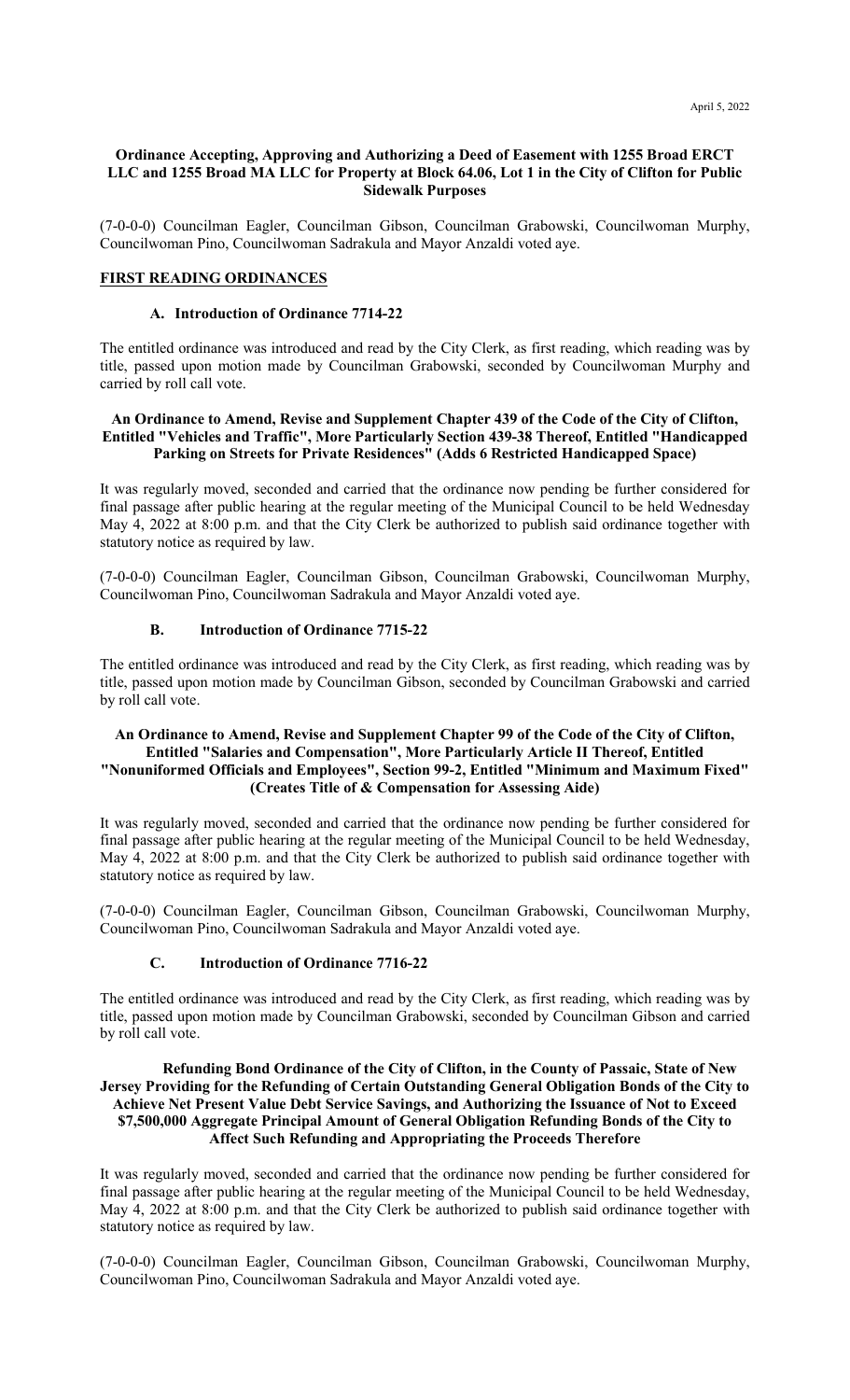### **D. Introduction of Ordinance 7717-22**

The entitled ordinance was introduced and read by the City Clerk, as first reading, which reading was by title, passed upon motion made by Councilman Gibson, seconded by Councilwoman Murphy and carried by roll call vote.

### **Ordinance to Exceed the Municipal Budget Appropriation Limits and to Establish a CAP Bank (N.J.S.A. 40A:4-45.14) (2022)**

It was regularly moved, seconded and carried that the ordinance now pending be further considered for final passage after public hearing at the regular meeting of the Municipal Council to be held Wednesday, May 4, 2022 at 8:00 p.m. and that the City Clerk be authorized to publish said ordinance together with statutory notice as required by law.

(7-0-0-0) Councilman Eagler, Councilman Gibson, Councilman Grabowski, Councilwoman Murphy, Councilwoman Pino, Councilwoman Sadrakula and Mayor Anzaldi voted aye.

### **CITY MANAGER PRIVILEGE**

Nothing to report

### **FLOOR TO MEMBERS OF THE PUBLIC**

Grace Lisbona, Clifton Adult Opportunity Center, thanked the Council, City Manager, Dominick Villano and all former City Managers for their support of the Clifton Adult Opportunity Center.

Francesco Muoio, J5 Meadow Ct., discussed non-tolerance of discrimination.

Steve Goldberg, 124 Charles St., spoke about how the treatment of special needs individuals has improved. He discussed the upcoming Spring Holidays and spoke about life in Israel. Mr. Goldberg discussed anti-Semitism. He invited all residents to attend the Israeli flag raising ceremony.

With no one else wishing to be heard, a Motion was made by Councilman Grabowski, seconded by Councilman Gibson and passed on roll call vote to close the public session.

(7-0-0-0) Councilman Eagler, Councilman Gibson, Councilman Grabowski, Councilwoman Murphy, Councilwoman Pino, Councilwoman Sadrakula and Mayor Anzaldi voted aye.

### **COUNCIL PRIVELEGE**

### **Councilman Eagler**

Councilman Eagler expressed his condolences to the family of former employee Elizabeth Robinson on her passing. He announced Shredding Day for residents on April 9, 2022 and thanked the Health Department for their dedication getting the satellite office in Botany Village open. Councilman Eagler expressed his discontent regarding a Facebook post by Councilwoman Sadrakula that erroneously posted on social media that Council violated the Open Public Meetings Act. He remarked that the post turned out to be an April Fool's prank, but not before it caused much confusion and concern from the public regarding the integrity and health of members of the City Council and City employees. Councilman Eagler spoke about the many spring holidays approaching and wished everyone a happy holiday.

### **Councilman Gibson**

Councilman Gibson expressed his condolences to the family of former City Employee Elizabeth Robinson on her passing. He announced the grand opening of the Botany Village health and police satellite office. Councilman Gibson thanked City Manager for having a public garbage receptacle placed at the intersection of Clifton Avenue and Third Street so quickly. He wished all residents a Happy Easter, Ramadan and Passover. Councilman Gibson discussed a recent rash of car thefts and offered suggestions on how to prevent being a victim of a car theft. Councilman Gibson announced the birth of his new granddaughter.

### **Councilman Grabowski**

Councilman Grabowski acknowledged the members of the Adult Opportunity Center who came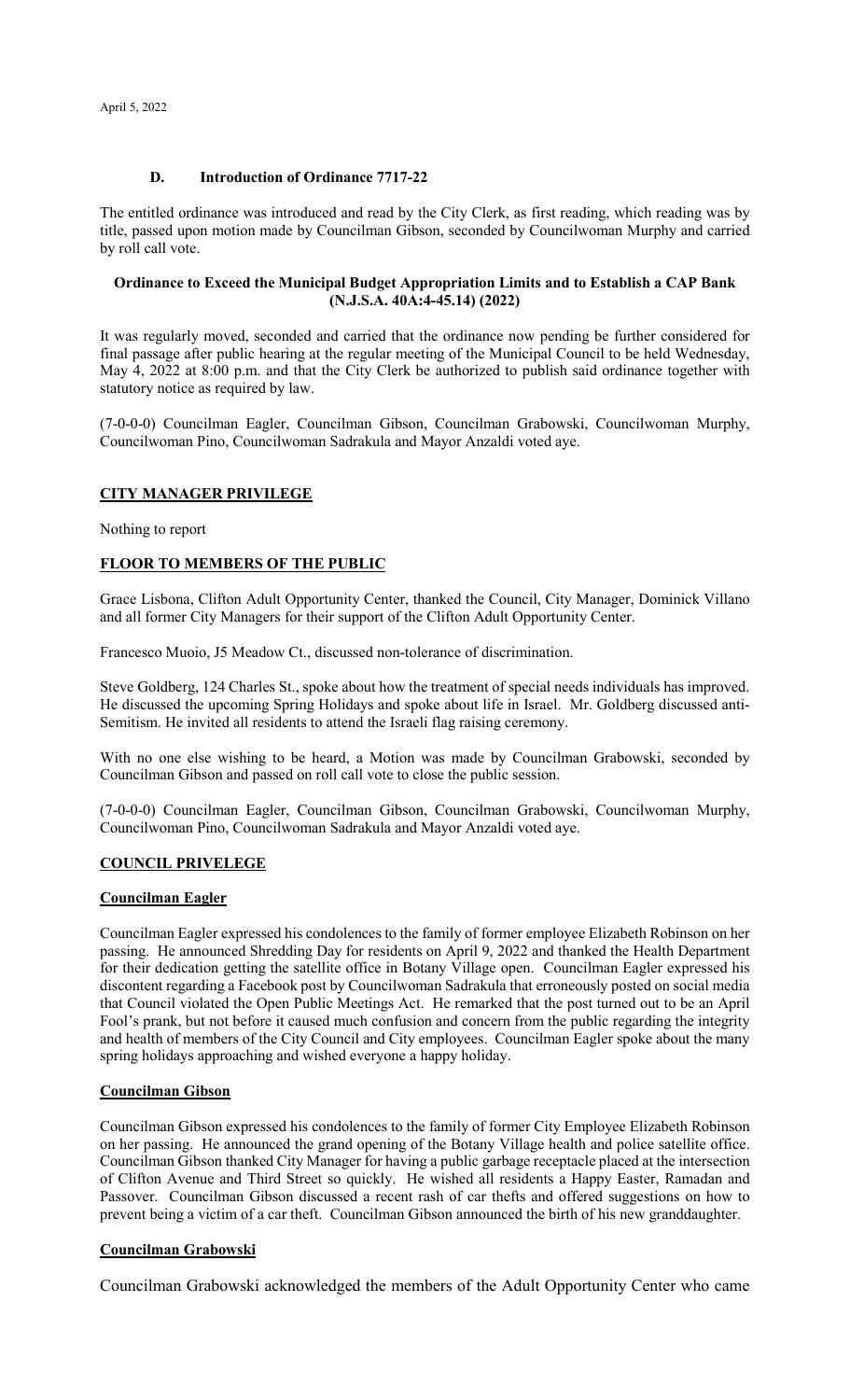to tonight's meeting to thank the Council for their support. He expressed his condolences to the family of former employee Elizabeth Robinson on her passing. Councilman Grabowski remarked on a post by Councilwoman Sadrakula regarding an inaccurate claim that a special polling session was held by Council to vote in an 8<sup>th</sup> Council member which did not include Councilwoman Sadrakula. He stated that even though the Councilwoman declared, hours later, that the post was an April Fool's joke, the integrity of the Council and the City Clerk were already tainted. Councilman Grabowski also stated that the post caused concern among residents who thought the health and welfare of certain Council members were compromised. He expressed that these type of social media postings cannot be tolerated and must stop.

#### **Councilwoman Murphy**

Councilwoman Murphy thanked Councilman Grabowski for bringing up the April Fools item that Councilwoman Sadrakula posted on social media. She stated that she also got calls from concerned citizens regarding the welfare of some Council members. Councilwoman Murphy stated that she did not find the post to be funny and should never have been posted. Councilwoman Murphy thanked the Adult Opportunity Center for all the good work they do. She announced a Red Hat Angels fund raiser taking place at Bruno's Pizzeria. Councilwoman Murphy invited all residents to attend the grand opening of the Botany Village satellite office and announced Recreation Department news. Councilwoman Murphy addressed another post by Councilwoman Sadrakula regarding events that occurred at a recent Budget meeting that lead to negative conclusions of a large tax increase of 16 tax points. She explained that the tax increase that was discussed was a 3 tax point increase that was only a starting point for discussion and was not finalized. Councilwoman Murphy also announced that the City has hired nine new police officers and is in the process of setting up thirteen new officers to be sent to the police academy.

#### **Councilwoman Pino**

Councilwoman Pino thanked the members of the Adult Opportunity Center for their hard work. She wished everyone a Happy Easter and wished a happy holiday to those who celebrate other spring holidays.

#### **Councilwoman Sadrakula**

Councilwoman Sadrakula discussed with City Manager, Dominick Villano, emails she received regarding residents who did not receive certified mail regarding work being done in a nearby park. She announced that another Budget Meeting would take place on April 9<sup>th</sup> at 11:00 am. Councilwoman Sadrakula asked for a report regarding the crossing guard shortage and suggested doing a study to understand the impact the shortage of crossing guards has on the police department. She discussed the installation of a solar sign on Haddonfield Road and the repainting of crosswalks. Councilwoman Sadrakula announced that she would attend the upcoming Israeli Flag Raising and thanked the members of the Adult Opportunity Center for their service. Councilwoman Sadrakula remarked that the April Fools item that she posted regarding the voting in of an 8<sup>th</sup> Council member had also been posted in 2019, with no discontent from other Council members because it was not an election year.

### **Mayor Anzaldi**

Mayor Anzaldi expressed his displeasure regarding a recent Facebook post from a sitting Council member that he felt sparked confusion, mislead the public, tainted the integrity and caused panic regarding the health and welfare of members of the Council. He urged the residents of Clifton to address this type of deceitfulness at the November election. Mayor Anzaldi spoke about two recent public censures and investigations regarding a sitting Council member. He suggested that people think before they act. Mayor Anzaldi gave accolades to the employees of the Adult Opportunity Center for their contributions to the City. He spoke about the many media lists Clifton made as one of the best places to live. He spoke about diversity in the City and remarked that there is no room for discrimination against anyone. Mayor Anzaldi remarked that the upcoming spring holidays represent love and kindness and wished everyone a Happy Easter, Passover and Ramadan.

#### **RESOLUTIONS VOTED ON SEPERATELY**

A Motion was made to have Councilwoman Pino chair.

A Motion was made by Councilman Eagler, seconded by Councilwoman Sadrakula and passed on roll call to vote on the following items separately Item 308, Page 1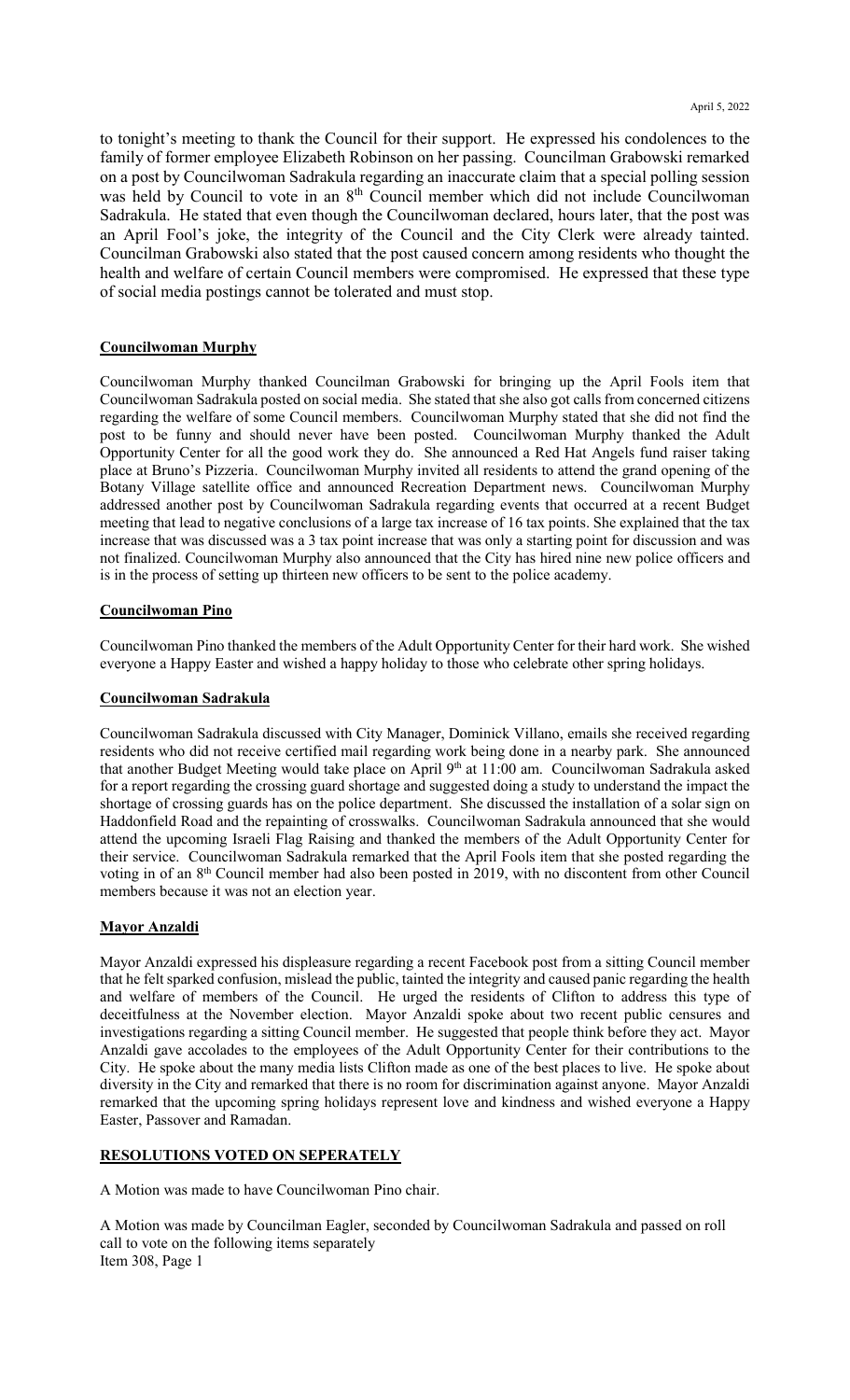(6-0-1-0) Councilman Eagler, Councilman Gibson, Councilman Grabowski, Councilwoman Murphy, Councilwoman Pino and Councilwoman Sadrakula voted aye. Mayor Anzaldi abstained.

R149-22 Claims List – April 5, 2022

Resolution: Approve Claims List Resolution for the April 5, 2022 City Council Meeting

### **RESOLUTION TO APPROVE CLAIMS TO BE PAID MEETING OF APRIL 5, 2022**

Resolved that all claims on the attached sheets are approved as reasonable and proper claims against the City of Clifton.

| <b>Current Fund</b>               | \$19,642,905.37 |
|-----------------------------------|-----------------|
| <b>Grant Fund</b>                 | \$254,899.47    |
| General Capital Fund              | \$314,667.19    |
| Sewer Utility -Operating          | \$176,806.92    |
| Sewer Utility-Capital             | \$61,110.92     |
| Developers Escrow                 | \$6,682.00      |
| Dog Trust                         | \$2,277.69      |
| Police Extra Duty                 | \$181,640.00    |
| <b>Trust Other</b>                | \$1,342,785.49  |
| Section 8 Public Housing          | \$799.00        |
| <b>Community Development</b>      | \$36,335.90     |
| Payroll Agency                    |                 |
| <b>COAH</b>                       | \$500,000.00    |
| Self Insurance                    | \$2,666,273.61  |
| <b>Fire Dedicated Penalties</b>   |                 |
| Revolving Loan Fund               |                 |
| Tax Title Lien Redemption         |                 |
| Unemployment Trust Fund           |                 |
| Library                           | \$250,521.44    |
| General Liability Trust           | \$454,581.87    |
| <b>Workers Compensation Trust</b> | \$52,188.27     |
| Federal DOJ Forfeiture            |                 |
| <b>TOTAL CLAIMS</b>               | \$25,944,475.14 |

**-------------------**

A Motion was made by Councilman Eagler, seconded by Councilman Grabowski and passed on roll call to vote on the following resolution separately:

(6-1-0-0) Councilman Eagler, Councilman Gibson, Councilman Grabowski, Councilwoman Murphy, Councilwoman Pino and Mayor Anzaldi voted aye. Councilwoman Sadrakula voted nay.

R151-22 Resolution - 2022 Temporary Budget Increase for the Municipal Budget

## **2022 TEMPORARY BUDGET INCREASE RESOLUTION**

**WHEREAS,** N.J.S.A. 40A:4-19 authorizes temporary appropriations to provide for the period between the beginning of the budget year and the adoption of the budget, where contracts, commitments or payments are to be made prior to the adoption of the budget for any fiscal year; and,

**WHEREAS,** contracts, commitments or payments are to be made by the City of Clifton for the purpose and amounts requested in the manner and time therein provided; and,

**WHEREAS,** the adoption of the first Temporary Budget Resolution was on January 4, 2022 for the first three months of the year; and,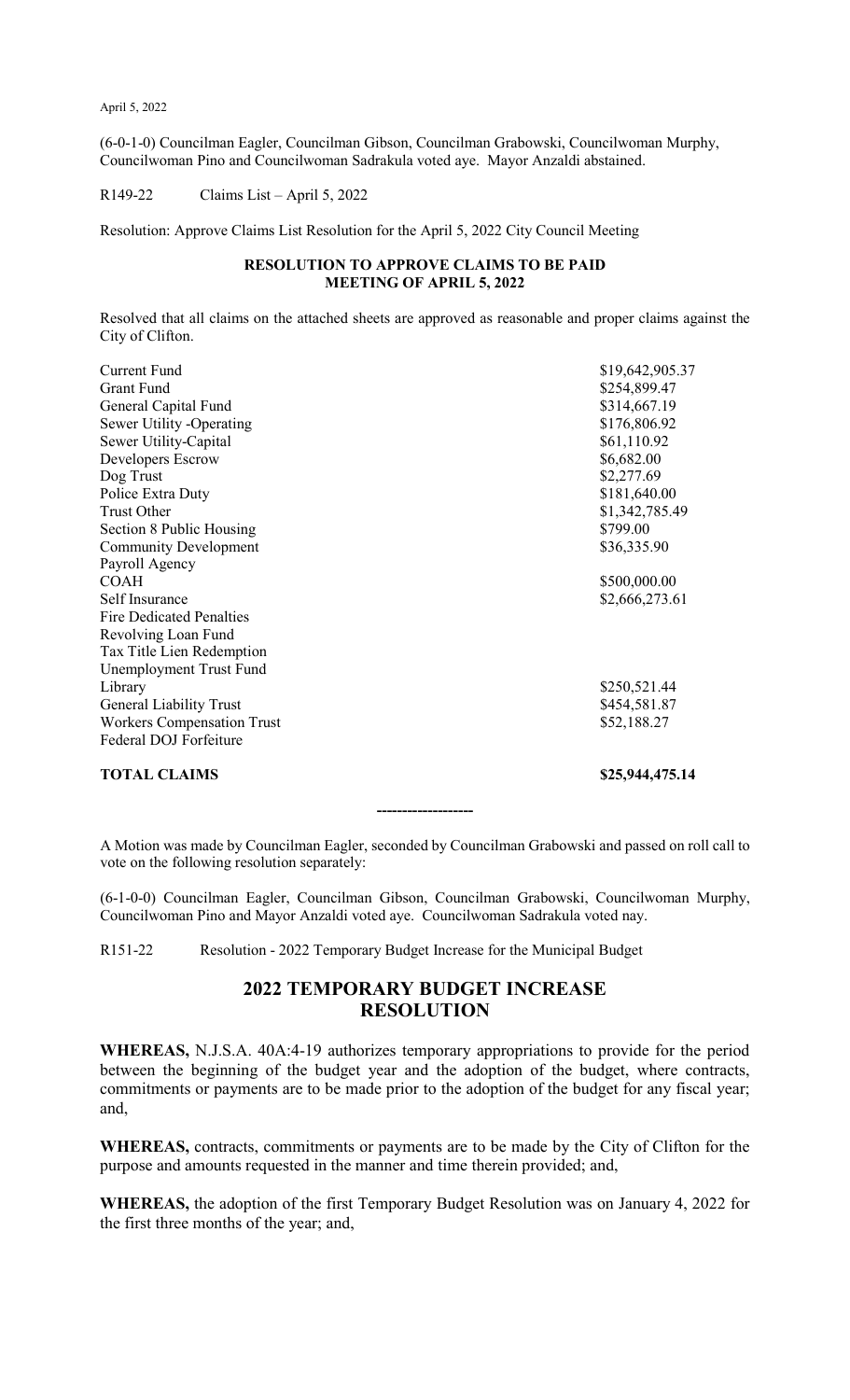WHEREAS, 8.33% (1/12<sup>th</sup>) of the total appropriations in the 2021 Municipal Budget, exclusive of any appropriations made for debt service, capital improvement fund, and public assistance is in the sum of \$10,087,375.44,

**NOW, THEREFORE, BE IT RESOLVED,** that the Temporary Appropriations Amendments are hereby authorized to provide for contracts, commitments, and payments prior to the adoption of the 2022 Municipal Budget as follows:

| Department                               | Department Code | Amount          |
|------------------------------------------|-----------------|-----------------|
| See Attached Worksheets                  |                 |                 |
| <b>Total Temporary Budget Amendment:</b> |                 | \$10,087,375.44 |

R152-22 Resolution - 2022 Temporary Budget Increase for the Sewer Utility Budget

## **2022 TEMPORARY BUDGET INCREASE CLIFTON SEWER UTILITY**

**-------------------------**

**WHEREAS,** N.J.S.A. 40A:4-19 authorizes temporary appropriations to provide for the period between the beginning of the budget year and the adoption of the budget, where contracts, commitments or payments are to be made prior to the adoption of the budget for any fiscal year; and,

**WHEREAS,** contracts, commitments or payments are to be made by the City of Clifton Sewer Utility for the purpose and amounts requested in the manner and time therein provided; and,

**WHEREAS,** the adoption of the first Temporary Budget Resolution was on January 4, 2022 for the first three months of the year; and,

WHEREAS, 8.33% (1/12<sup>th</sup>) of the total appropriations in the 2021 Sewer Utility Budget, exclusive of any appropriations made for debt service and capital improvement fund, is in the sum of \$769,683.67,

**NOW, THEREFORE, BE IT RESOLVED,** that the Temporary Appropriations Amendments are hereby authorized to provide for contracts, commitments, and payments prior to the adoption of the 2022 Sewer Utility Budget as follows:

| <b>Sewer Department</b>          | Department Code             | Amount       |
|----------------------------------|-----------------------------|--------------|
| Sewer / Storm System - Salaries  | $07 - 201 - 26 - 291 - 101$ | \$100,000.00 |
| Sewer / Storm System – Expenses  | 07-201-26-291-405           | \$75,000.00  |
| <b>Sewer Utility Allocations</b> | 07-201-26-292-200           | \$86,800.00  |
| Sewer Fees - PVSC                | 07-201-31-455-290           | \$492,883.67 |
| Statutory Exp – Employer Taxes   | 07-201-36-472-300           | \$15,000.00  |

Total Temporary Budget Amendment Increase: \$ 769,683.67

**-----------------------**

R153-22 Resolution Authorizing Permission to Bid for Foundation for ClearSpan Structure Relocation

### **RESOLUTION AUTHORIZING PERMISSION TO BID FOR FOUNDATION FOR CLEARSPAN STRUCTURE RELOCATION**

**WHEREAS**, the City of Clifton shall incur no expense exceeding \$17,500, except where either authorized by law or waived by the Municipal Council up to the State of New Jersey bid threshold; and,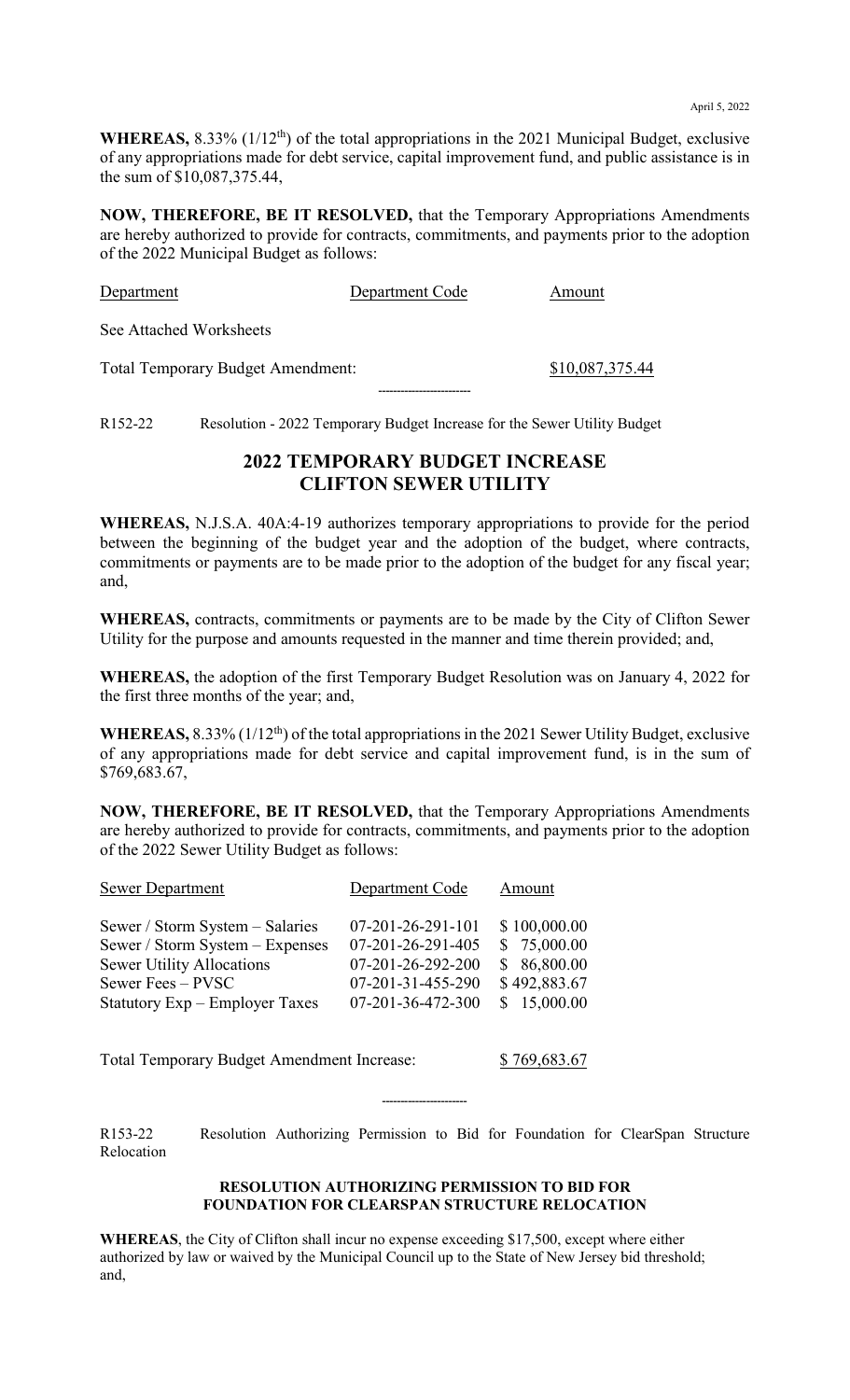**WHEREAS**, the City of Clifton seeks construction services estimated to cost in excess of \$17,500 without waiver; and

**WHEREAS,** the scope of work includes the construction of a reinforced concrete foundation for the Clearspan structure relocation; and

**WHEREAS**, the City Engineer of the City of Clifton has prepared Bid Specifications, Notice to Bidders, Proposals and Specifications for said improvements in anticipation of the public bidding for same and finds same to be acceptable for public bidding; and,

**NOW THEREFORE BE IT RESOLVED** by the Mayor and Municipal Council of the City of Clifton that the Purchasing Agent is authorized to advertise a Notice to Bidders and to receive public bids for the services described therein; and,

**BE IT FURTHER RESOLVED** that the Notice to Bidders shall be published once in a legal newspaper of the City of Clifton no later than the next Municipal Council meeting, in accordance with N.J.SA. 40A:11-1 *et seq*.

R159-22 Resolution for Supplemental Amendment to Resolution R013-21, Adopted January 5, 2021, for the Purchase of Regular Unleaded Gasoline off the NJ State Contract Purchasing Program

-------------------------

### **RESOLUTION FOR SUPPLEMENTAL AMENDMENT TO RESOLUTION R013-21, ADOPTED JANUARY 5, 2021, FOR THE PURCHASE OF REGULAR UNLEADED GASOLINE OFF THE NJ STATE CONTRACT PURCHASING PROGRAM**

**WHEREAS,** the City of Clifton authorized the continued purchase of regular unleaded gasoline for its vehicles in an amount not to exceed \$350,000, via Resolution R013-21, adopted January 5, 2021; and,

**WHEREAS,** the award of NJ State Contract No. A-80913 was at a markup of \$.0716, to Rachles Michele Oil Company, 116 Kuller Road, Clifton, NJ 07011 had been extended through to December 31, 2021; and,

**WHEREAS,** resolution R130-22, adopted March 15, 2022, increased the original awarded amount by \$5,388.84, as a result of extraordinary price increases through to December 31, 2021, which brought the not to exceed total for 2021 to \$355,388.84, requiring ratification for payment; and

**WHEREAS,** an apparent miscommunication between the vendor's accounts receivable team and the City, due in part to the vendor's management system of split locale fuel delivery accounting, inadvertently resulted in the aforementioned request for \$5,388.84 as being insufficient to the actual amount needed for reconciling 2021 outstanding invoices, thereby requiring a further amendment to the original resolution, R013-21, adopted January 5, 2021; and

**WHEREAS,** the outstanding 2021 costs as invoiced equate to an additional amount of \$22,306.02; which would bring the total not to exceed amount for 2021 to \$377,694.86, inclusive of the first amendment for \$5,388.84; and

**WHEREAS,** pursuant to Local Public Contracts Law, N.J.S.A. 40A:11-1 et seq., the Municipal Council wishes to ratify the additional 2021 outstanding invoice amount of \$22,306.02, and authorize the aforesaid Resolution R013-21 to be increased to the total amount of \$377,694.86; and

**NOW, THEREFORE, BE IT RESOLVED,** that the Mayor and Municipal Council do hereby authorize and ratify the additional amount set forth above and authorize the aforementioned amendment to the above.

### -------------------------

R164-22 Resolution Authorizing Clifton Adult Opportunity Center to Submit Application to State Historic Preservation Office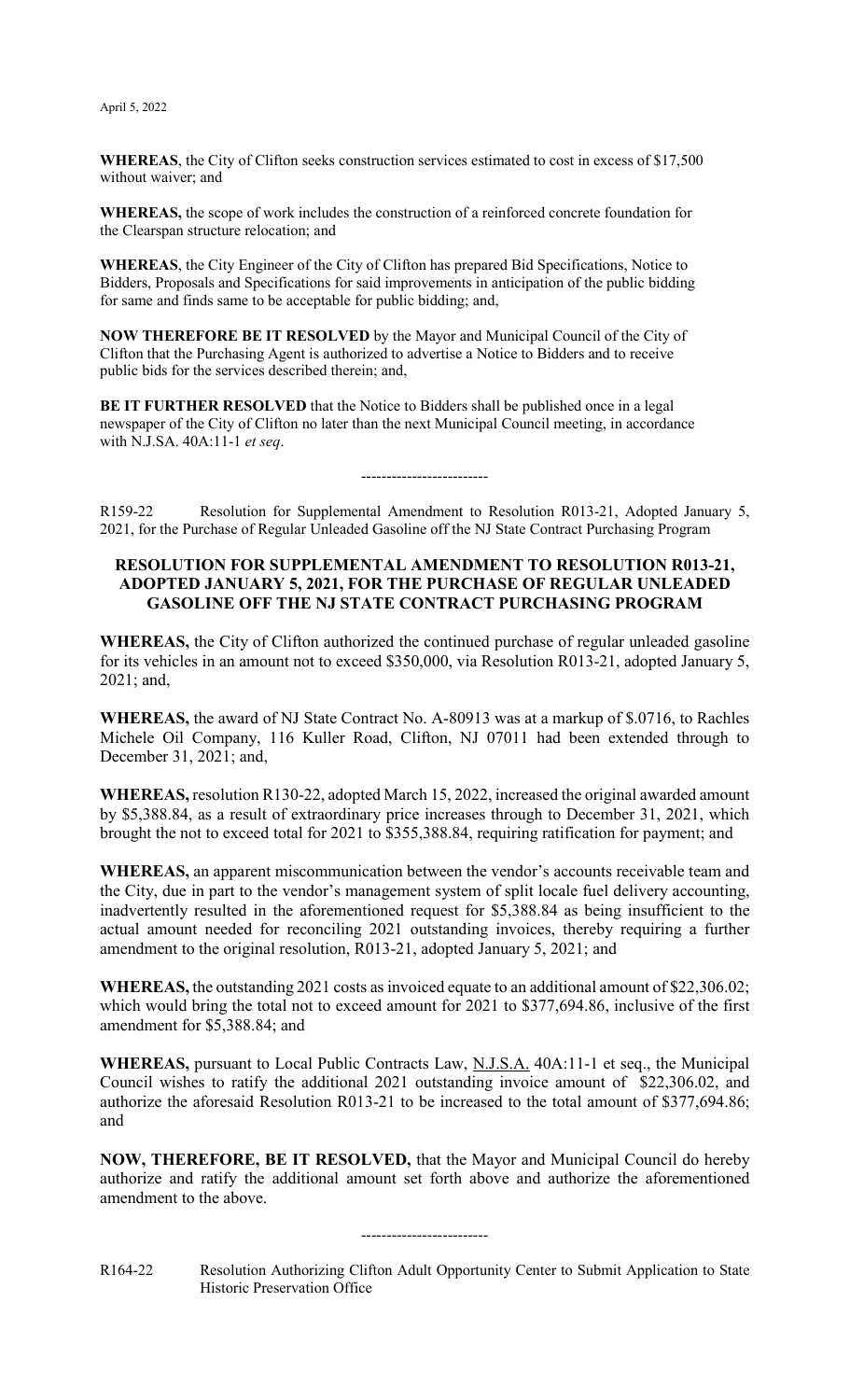### **RESOLUTION AUTHORIZING CLIFTON ADULT OPPORTUNITY CENTER TO SUBMIT APPLICATION TO STATE HISTORIC PRESERVATION OFFICE**

**WHEREAS**, the Clifton Adult Opportunity Center (CAOC) has proposed to construct a building on City Hall property known as Block 35.01, Lot 2 located at 900 Clifton Avenue; and

**WHEREAS**, the property is subject to the jurisdiction of the New Jersey State Historic Preservation Office; and

**WHEREAS**, an application for project authorization has been prepared and submitted pursuant to the New Jersey Register of Historic Places Act for said project on December 3, 2021 and

**WHEREAS,** the City wishes to provide authorization for the Clifton Adult Opportunity Center to file said application on the City's behalf as owner of the property;

**NOW THEREFORE BE IT RESOLVED** by the Mayor and Municipal Council that the Clifton Adult Opportunity Center be and is hereby authorized to submit its application on behalf of the City of Clifton as the owner of the property for project authorization pursuant to the New Jersey Register of Historic Places Act (NJRHPA) to the New Jersey State Historic Preservation Office; and

**BE IT FURTHER RESOLVED**, that the Mayor and City Clerk are hereby are authorized to execute any required documents to effectuate the purposes of this resolution.

-------------------------

R178-22 Late - Resolution Awarding Professional Architectural Services Contract to George A. Held, AIA, for Fire Station 1 Flood Damage Restoration

### **RESOLUTION AWARDING PROFESSIONAL ARCHITECTURAL SERVICES CONTRACT TO GEORGE A. HELD, AIA, FOR FIRE STATION 1 FLOOD DAMAGE RESTORATION**

**WHEREAS**, the City of Clifton requires professional architectural services in connection with Fire Station 1 Flood Damage Restoration Project; and

**WHEREAS**, the City Engineer recommends that a contract for architectural services be awarded to George A. Held, AIA & Associates in accordance with its submitted proposal, dated January 7, 2022, for only Tasks 1-6, in the amount not to exceed \$14,250.00; and

**WHEREAS**, after reviewing the proposal and upon the recommendation of the City Engineer, the Municipal Council wishes to award a contract to George A. Held, AIA & Associates for the provision of said services, in the amount not to exceed \$14,250.00; and

**WHEREAS**, the subject matter is professional services and may be awarded without public advertising for bids and bidding therefor under *N.J.S.A.* 40A:11-5 *et seq.*; and

**WHEREAS**, this award is of a non-fair and open contract in accordance with *N.J.S.A*. 19:44A-20.5, and, therefore, the Business Entity Disclosure Certification has been received from the engineer and is incorporated into the contract awarded hereby, along with the Determination of Value; and

**WHEREAS**, the value of the contract is determined to be not to exceed \$14,250.00, and the duration of the contract is until completion;

**NOW, THEREFORE, BE IT RESOLVED**, that a professional architectural services contract in connection with the Restoration of Fire Station 1 Project hereby is awarded to **George A. Held, AIA & Associates**, located at 587 Getty Avenue, Clifton, New Jersey, 07011, in accordance with its proposal dated January 15, 2022, for Phases I and III, in the amount not to exceed \$14,250.00 and shall not exceed that amount except upon the adoption of a supplemental resolution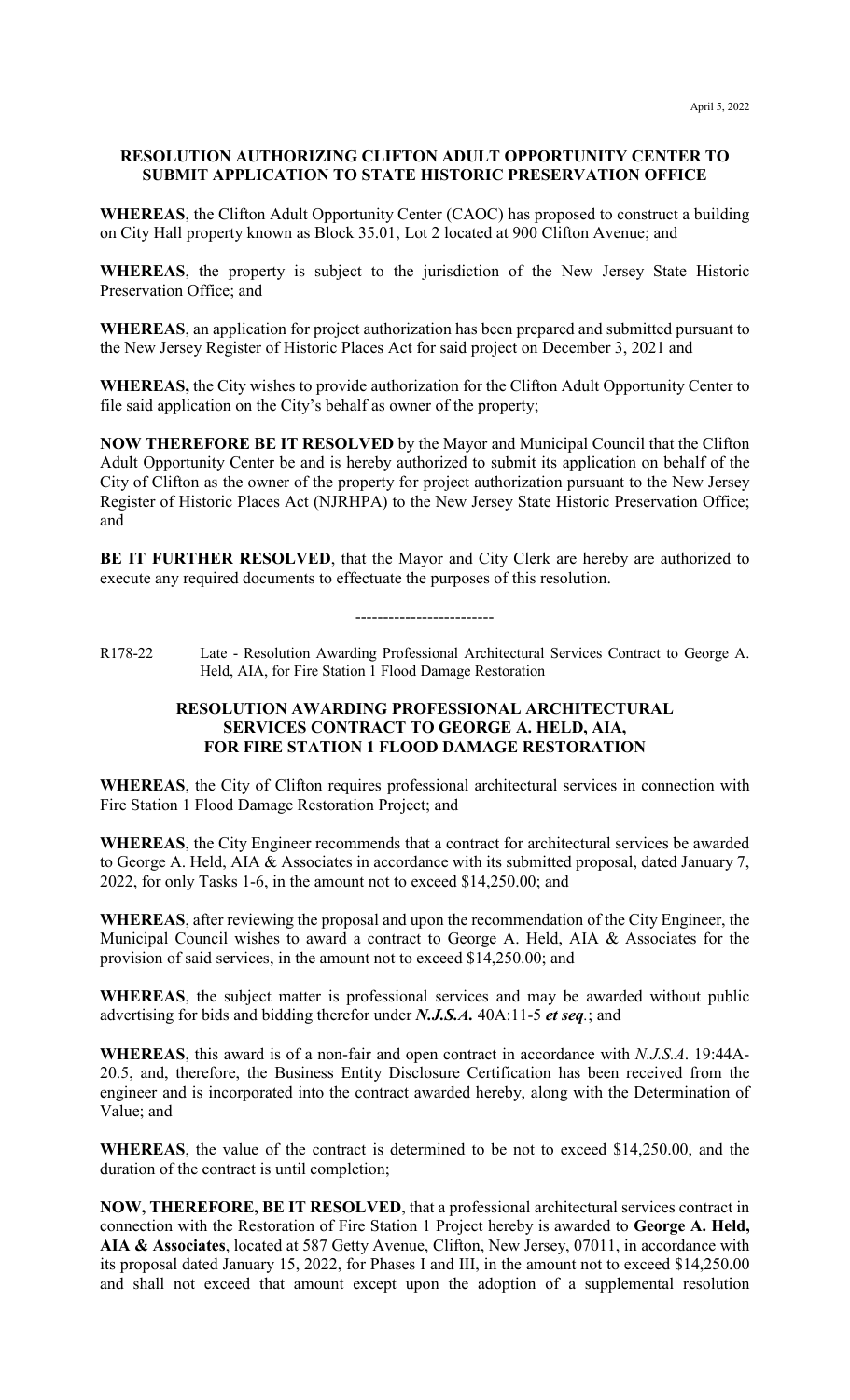authorizing additional funding; and

**BE IT FURTHER RESOLVED**, that the Mayor and City Clerk are hereby authorized and directed to execute a contract on behalf of the City of Clifton, and that the original of this resolution and the contract above referred to be placed on file and made available for inspection at the Office of the City Clerk of the City of Clifton; and

**BE IT FURTHER RESOLVED**, that the following short notice be printed once in a legal newspaper of the City of Clifton.

### **RESOLUTIONS**

A Motion was made by Councilman Grabowski, seconded by Councilman Eagler to move the group:

(7-0-0-0) Councilman Eagler, Councilman Gibson, Councilman Grabowski, Councilwoman Murphy, Councilwoman Pino, Councilwoman Sadrakula and Mayor Anzaldi voted aye.

R149-22 Claims List – April 5, 2022

Resolution: Approve Claims List Resolution for the April 5, 2022 City Council Meeting

### **RESOLUTION TO APPROVE CLAIMS TO BE PAID MEETING OF APRIL 5, 2022**

Resolved that all claims on the attached sheets are approved as reasonable and proper claims against the City of Clifton.

| <b>Current Fund</b>               | \$19,642,905.37 |
|-----------------------------------|-----------------|
| <b>Grant Fund</b>                 | \$254,899.47    |
| General Capital Fund              | \$314,667.19    |
| Sewer Utility -Operating          | \$176,806.92    |
| Sewer Utility-Capital             | \$61,110.92     |
| Developers Escrow                 | \$6,682.00      |
| Dog Trust                         | \$2,277.69      |
| Police Extra Duty                 | \$181,640.00    |
| <b>Trust Other</b>                | \$1,342,785.49  |
| Section 8 Public Housing          | \$799.00        |
| <b>Community Development</b>      | \$36,335.90     |
| Payroll Agency                    |                 |
| <b>COAH</b>                       | \$500,000.00    |
| Self Insurance                    | \$2,666,273.61  |
| <b>Fire Dedicated Penalties</b>   |                 |
| Revolving Loan Fund               |                 |
| Tax Title Lien Redemption         |                 |
| Unemployment Trust Fund           |                 |
| Library                           | \$250,521.44    |
| <b>General Liability Trust</b>    | \$454,581.87    |
| <b>Workers Compensation Trust</b> | \$52,188.27     |
| Federal DOJ Forfeiture            |                 |
|                                   |                 |

**TOTAL CLAIMS** \$25,944,475.14

-------------------------

R150-22 Reclassification of Payments

### **RESOLUTION RECLASSIFICATION OF PAYMENTS**

**BE IT RESOLVED**, by the Mayor and City Council of the City of Clifton, County of Passaic, State of New Jersey, that the Chief Financial Officer is hereby authorized to reclassify the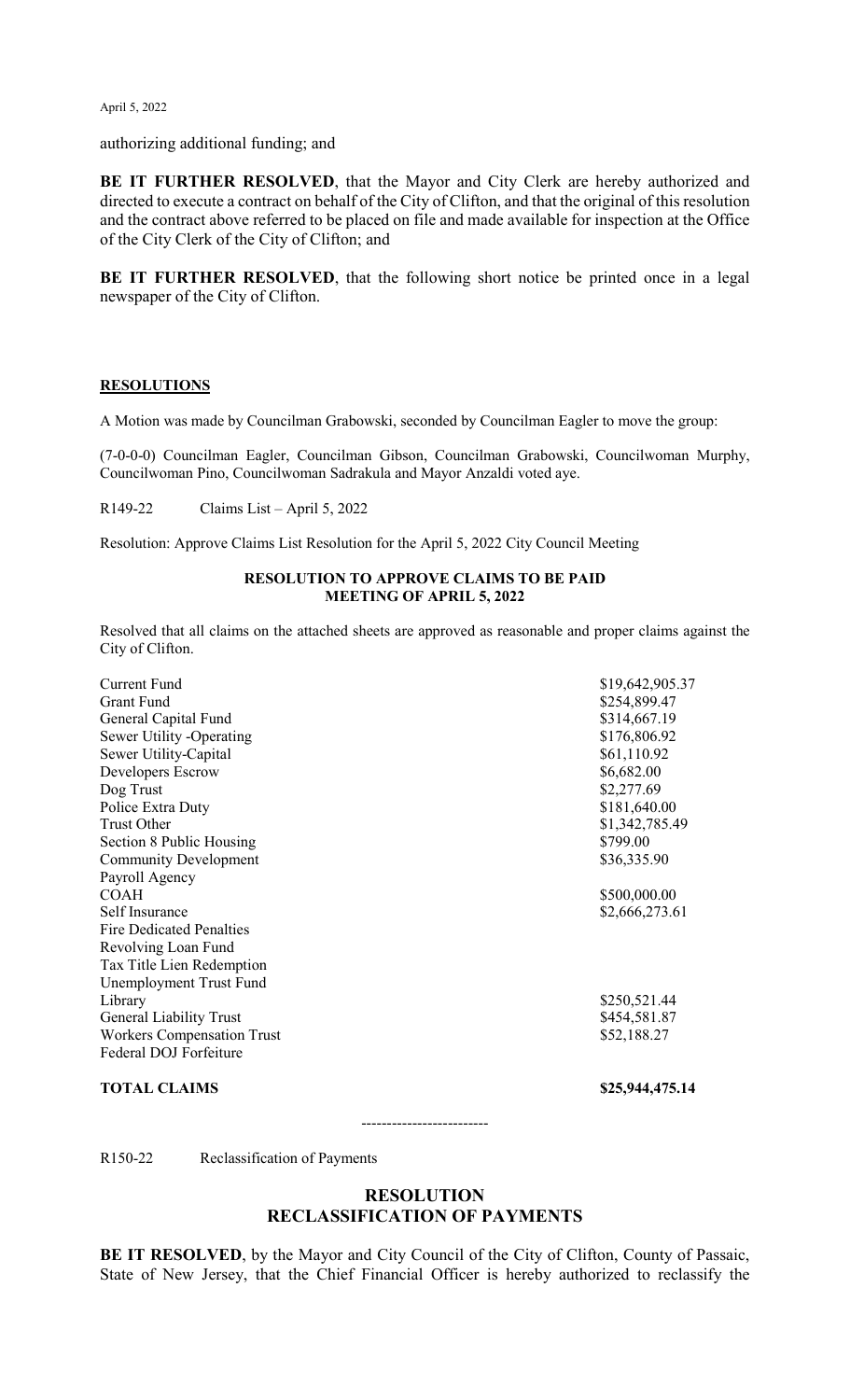following payments as follows:

| CHECK#    | <b>DATE</b> | <b>PAYEE</b>                 | AMOUNT     | <b>FROM</b>       | TO                |
|-----------|-------------|------------------------------|------------|-------------------|-------------------|
| ACH900846 | 03/16/2022  | W.B. MASON CO.<br>INC.       | \$6,169.55 | 01-201-27-330-226 | 02-213-40-702-018 |
| ACH900416 | 12/08/2021  | THE OFFICE<br>CONCEPTS GROUP | \$3,640.00 | 02-213-40-723-107 | 02-213-40-702-018 |

#### ---------------------

R154-22 Resolution Approving Storm Drain Agreement Between the City of Clifton and the County of Passaic for Storm Drain Connections on Silleck Street and Valley Road

### **RESOLUTION APPROVING STORM DRAIN AGREEMENT BETWEEN THE CITY OF CLIFTON AND THE COUNTY OF PASSAIC FOR STORM DRAIN CONNECTIONS ON SILLECK STREET AND VALLEY ROAD**

**BE IT RESOLVED**, that a Storm Drain Agreement between the City of Clifton and the County of Passaic, for Storm Drain Connections on Silleck Street and Valley Road, Clifton, New Jersey, is hereby authorized and approved; and

**BE IT FURTHER RESOLVED**, that the Mayor and City Clerk are hereby authorized and directed to execute said Agreement on behalf of the City of Clifton.

-------------------------

R155-22 Resolution Authorizing Permission to Bid for Gregory Avenue Sanitary Sewer Replacement

#### **RESOLUTION AUTHORIZING PERMISSION TO BID FOR GREGORY AVENUE SANITARY SEWER REPLACEMENT**

**WHEREAS,** the City of Clifton shall incur no expense exceeding \$17,500, except where either authorized by law or waived by the Municipal Council up to the State of New Jersey bid threshold; and

**WHEREAS,** the City of Clifton seeks construction services estimated to cost in excess of \$17,500 without waiver; and

**WHEREAS,** the scope of work includes the in-kind replacement of 360 linear feet of sanitary sewer in Gregory Avenue with full pavement restoration; and

**WHEREAS**, the City Engineer of the City of Clifton has prepared Bid Specifications, Notice to Bidders, proposals and Specifications for said improvements in anticipation of the public bidding for same and finds same to be acceptable for public bidding; and,

**NOW THEREFORE BE IT RESOLVED** by the Mayor and Municipal Council of the City of Clifton that the Purchasing Agent is authorized to advertise a Notice to Bidders and to receive public bids for the services described therein; and,

**BE IT FURTHER RESOLVED** that the Notice to Bidders shall be published once in a legal newspaper of the City of Clifton no later than the next Municipal Council meeting, in accordance with N.J.SA. 40A:11- 1 *et seq*.; and

**WHEREAS,** has previously purchased from Stryker Sales Corporation MTS Stryker Power Load Stretcher Systems, LUCAS CPR systems and Life Pak 1000 defibrillators, and other related and ancillary Stryker sold equipment; and

**WHEREAS**, the City of Clifton Fire Chief requested and received two written quotes for maintenance and as-needed repairs for the above mentioned equipment; and

**WHEREAS,** Stryker proposed a one-year contract covering all of the Stryker and related equipment owned by the City for a total not to exceed amount of \$22,885.83, and EMSAR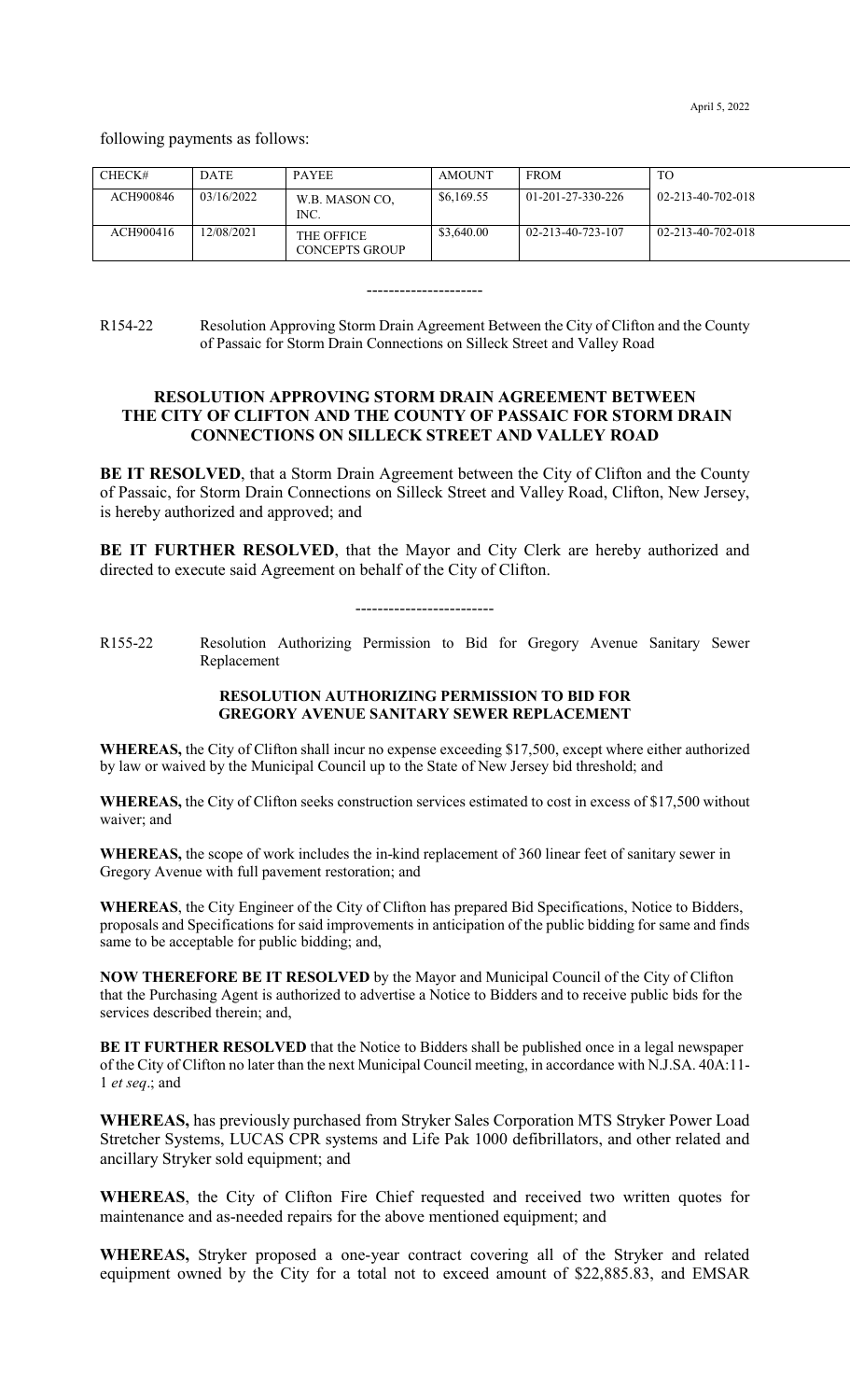proposed a one-year contract at \$5250.00, which covered less than half the equipment, and did not provide the premium coverage as proposed by Stryker, therefore the proposal from EMSAR is not responsive to the City's needs; and

**WHEREAS**, the Qualified Purchasing Agent concurs with the Chief that this quote request reflects upon price and other factors, especially as LUCAS CPR and Life Pak defibrillator systems are considered proprietary to Stryker Systems, and for maintenance of the same it is in the best interest of the City to award to Stryker Sales Corporation; and

**NOW, THEREFORE, BE IT RESOLVED,** that a contract is hereby awarded for maintenance and as-needed repair of Stryker, LUCAS, and Life Pak, and related equipment, be awarded to Stryker Sales Corporation, 2825 Airview Blvd., Kalamazoo, MI 49002, for the total not to exceed amount of \$22,885.83 for a period of one-year from date of award; and

BE IT FURTHER RESOLVED, that the Mayor and City Clerk are authorized and directed to execute all required documents on behalf of the City of Clifton; and

**BE IT FURTHER RESOLVED,** that this resolution and the invoice be kept on file and available for public inspection in the Office of the City Clerk; and

**BE IT FURTHER RESOLVED, that no services and/or goods shall commence prior to issuance** of a Purchase Order by the Finance Department.

-------------------------

R157-22 Resolution Awarding Contract to Core Mechanical, Inc. to Provide Duct Cleaning Services off of Hunterdon County Educational Services Commission (HCESC) Cooperative

## **RESOLUTION AWARDING CONTRACT TO CORE MECHANICAL, INC TO PROVIDE DUCT CLEANING SERVICES OFF OF HUNTERDON COUNTY EDUCATIONAL SERVICES COMMISSION (HCESC) COOPERATIVE**

**WHEREAS,** the Department of Public Works Director has requested the City to procure professional air duct cleaning services for 900 Clifton Avenue, in respect to all the new equipment having been installed and as a matter of health considerate maintenance; and

**WHEREAS,** Core Mechanical, Inc. has been awarded a contract under Duct Cleaning Services, via Bid # HCESC-SER-21E of the Hunterdon County Educational Services Commission of New Jersey (HCESC); and

**WHEREAS,** the above HCESC contract provides for the furnishing of Duct Cleaning Services, for a not to exceed amount of \$81,701.20; and

**WHEREAS,** pursuant to resolution R616-19, the City is a member of the Hunterdon County Educational Services Commission (HCESC), from which the above contract was awarded for a bid term of November 2, 2021, through November 2, 2023; and

**WHEREAS**, pursuant to said Local Public Contracts Law, N.J.S.A. 40A:11-1 et. seq., the Municipal Council wishes to authorize the aforesaid mentioned purchase and delegate the power to make the same to the following named official: **James J. Jorgensen, Purchasing Agent**; and

**NOW, THEREFORE, BE IT RESOLVED,** that the Mayor and Municipal Council do hereby approve and authorize the aforementioned award of contract to Core Mechanical, Inc., located at 7905 Browning Road, Suite 110, Pennsauken, NJ 08109, based on the contract period and terms outlined in the Hunterdon County Educational Services Commission contract in an amount not to exceed \$81,701.20, for the providing of duct cleaning services; and

**BE IT FURTHER RESOLVED,** that no services and/or goods shall commence prior to issuance of a Purchase Order by the Finance Department.

**-------------------------**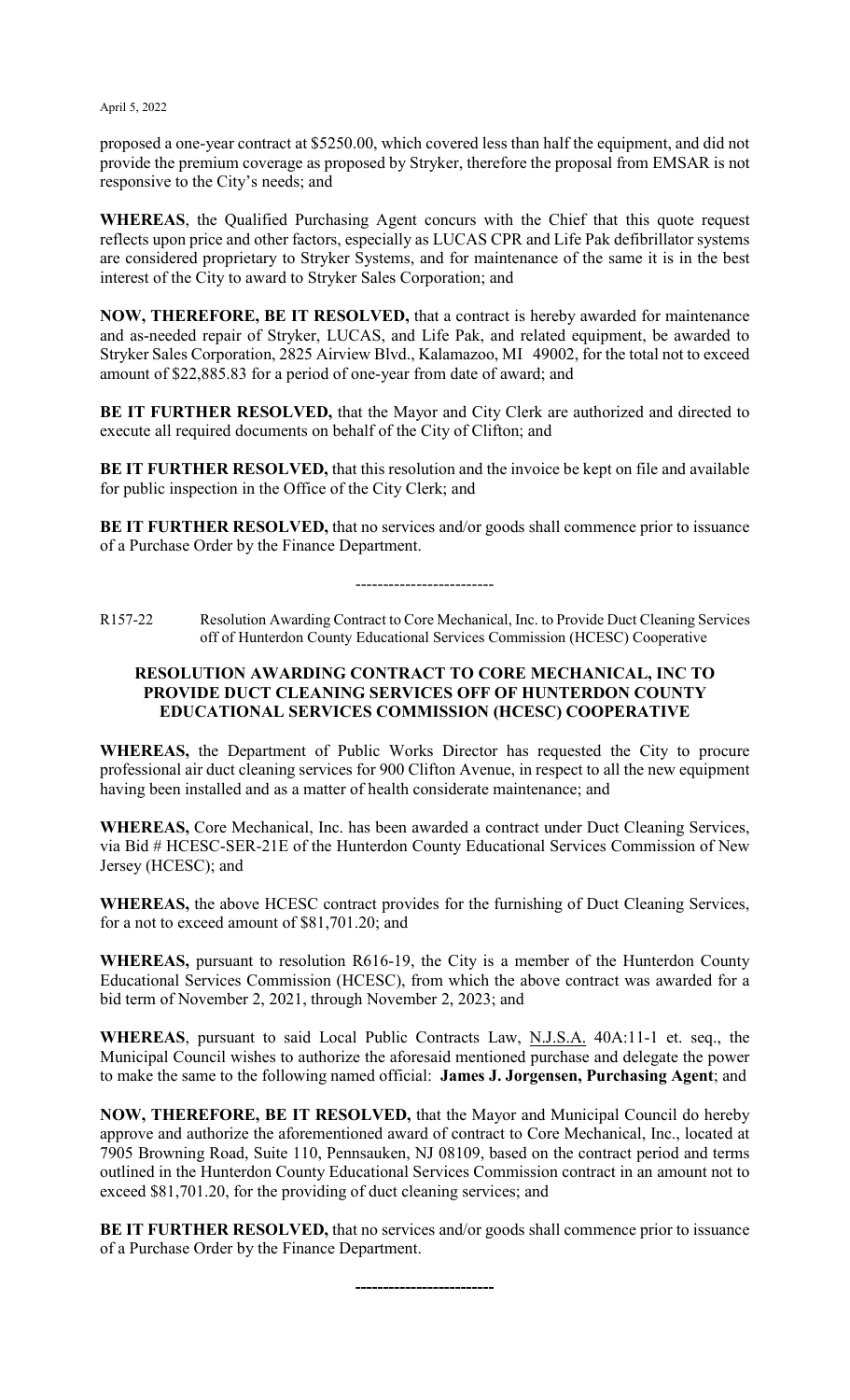R158-22 Resolution Authorizing Advertisement of Bid Request for HVAC Maintenance and Repair

# **RESOLUTION AUTHORIZING ADVERTISEMENT OF BID REQUEST FOR HVAC MAINTENANCE AND REPAIR**

**WHEREAS,** the City has completed the installation of new HVAC rooftop units and chillers at City Hall with systems going through final testing and readiness for the cooling season; and

**WHEREAS,** over the last few years the City has also installed new HVAC systems at the Art Center and Fire Station 4 - the Firing Range; and

**WHEREAS,** although new equipment is under warranty for manufacturer flaws or mechanical failure, there is no standard maintenance contract in place; and **WHEREAS,** for installed HVAC equipment out of original warranty, no maintenance or repair contract is in place; and

**WHEREAS,** the Purchasing Agent is requesting authorization to advertise a bid request for asneeded HVAC Maintenance and Repair Services pursuant to N.J.S.A. 40A:11-1 *et seq*.; and

**NOW THEREFORE BE IT RESOLVED,** that the Purchasing Agent is hereby authorized and directed to advertise for bids for **HVAC Maintenance and Repair Services** for the City of Clifton, upon completion of technical specifications, no later than the last Council meeting of May, 2022.

-----------------------

R160-22 Resolution Authorizing Purchase of New Furniture for Emergency Responder Dispatchers off the NJ State Contract Purchasing Program Pursuant to N.J.S.A. 40A:11-12a

## **RESOLUTION AUTHORIZING PURCHASE OF NEW FURNITURE FOR EMERGENCY RESPONDER DISPATCHERS OFF THE NJ STATE CONTRACT PURCHASING PROGRAM PURSUANT TO N.J.S.A. 40A:11-12a**

**WHEREAS,** the Clifton Police Department has recently procured a new VESTA 9-1-1 System, which will be installed in the coming months; and

**WHEREAS,** the Clifton Police Department has determined that the current Watson dispatch furniture/workstations are an obsolete technology and at the end of life; and

**WHEREAS,** Philip M. Casiano Associates, Inc., located at 8 Crown Plaza, Suite 106, Hazlet, NJ 07730, has been awarded the NJ State Contract No. 83900, for Radio Communication Equipment and Accessories, which included the Evans NEXTgen Sit/Stand-Linear Cluster & Curved Cluster dispatch station furniture, as selected by the Police Department to replace the obsolete dispatch station furniture; and

**WHEREAS,** NJ State Contract 83900 has been awarded to Philip M. Casiano Associates, Inc. for a term extended through to April 30, 2022; and

**WHEREAS,** pursuant to N.J.S.A. 40:11-12 and N.J.A.C. 5:L34-7.29, specifications, or terms of an award of contract by New Jersey State or any lead agency may not be altered or changed; and

**WHEREAS,** pursuant to the specifications and award of the above State contract, 83900, a performance security is not applicable; and

**WHEREAS,** pursuant to said Local Public Contracts Law, N.J.S.A. 40A:11-1 et seq., the Municipal Council wishes to authorize the aforesaid mentioned purchases and delegate the power to make the same to the following named official: **James J. Jorgensen, Purchasing Agent** upon the terms and conditions hereafter stated; and

**NOW, THEREFORE, BE IT RESOLVED,** that the Mayor and Municipal Council do hereby approve and authorize the aforementioned purchase above from Philip M. Casiano Associates, Inc., located at 8 Crown Plaza, Suite 106, Hazlet, NJ 07730, for a total not to exceed amount of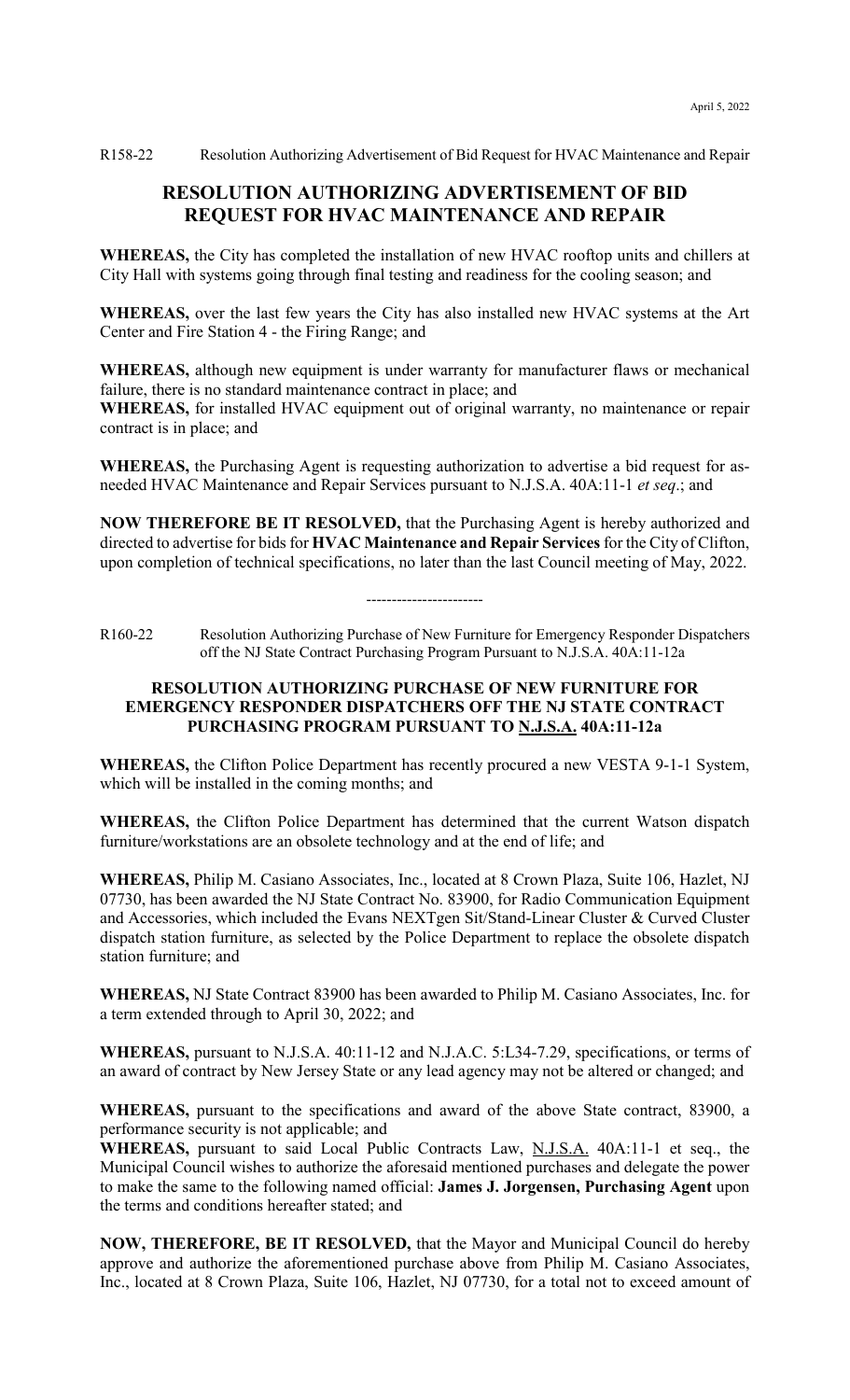\$121,718.57, pursuant to the above New Jersey State contract.

R161-22 Resolution Authorizing Submission of Grant Application from City of Clifton Health Department and the New Jersey Department of Health for the Strengthening Local Public Health Capacity 2023

-------------------------

### **RESOLUTION AUTHORIZING SUBMISSION OF GRANT APPLICATION FROM THE CITY OF CLIFTON HEALTH DEPARTMENT AND THE NEW JERSEY DEPARTMENT OF HEALTH FOR THE STRENGTHENING LOCAL PUBLIC HEALTH CAPACITY 2023**

**WHEREAS**, the City of Clifton wishes to apply through the Health Department, for the Strengthening Local Public Health Capacity 2023 Grant from the New Jersey Department of Health for a grant of \$274,735.00 for the funding period July 1, 2022 - June 30, 2023; and

**WHEREAS**, the funding breakdown will be as follows:

● **\$21,606** in Outbreak Preparedness (OP) State funds to enable each non-LINCS Agency LOI LHD to strengthen outbreak preparedness/response capacity by reimbursing eligible COVID-19 and other infectious disease-related expenses not covered by any other funding source.

● **\$123,529** in Local Health Outreach Coordinator (LHOC) funds for each non-LINCS Agency LOI LHD to appoint/hire a full-time Local Health Outreach Coordinator (LHOC) to assess, mitigate and respond to populations disproportionately affected by the social and health impacts of COVID-19 and other infectious diseases.

● **\$129,600** in Infectious Disease Preparedness Generalist (IDPG) funds for each funded non-LINCS Agency LOI LHD to appoint/hire an Infectious Disease Preparedness Generalist to assist with outreach to populations disproportionately affected by COVID-19 and other infectious diseases, POD planning, logistics, testing, contact tracing, and resolving laboratory reporting issues within the jurisdiction, and other activities related to COVID-19 and other infectious diseases.

**WHEREAS,** the Mayor and Municipal Council have reviewed the application and have approved said request;

**NOW THEREFORE, BE IT RESOLVED** that the Municipal Council of the City of Clifton hereby authorizes the application for such a grant; and

BE IT FURTHER RESOLVED, that the Mayor and Health Officer are hereby authorized and directed to execute said application and any associated documentation on behalf of the City of Clifton.

----------------------

R162-22 Resolution Authorizing Execution of an Interlocal Shared Services Agreement for Fire Hydrant Inspections with Passaic Valley Water Commission for a Five-Year Term (7/26/22 to 7/26/27)

## **RESOLUTION AUTHORIZING EXECUTION OF AN INTERLOCAL SHARED SERVICES AGREEMENT FOR FIRE HYDRANT INSPECTIONS WITH PASSAIC VALLEY WATER COMMISSION FOR A FIVE-YEAR TERM (7/26/22 to 7/26/27)**

**BE IT RESOLVED**, that entry into and execution of an Interlocal Shared Services Agreement between the City of Clifton and the Passaic Valley Water Commission, for Fire Hydrant Testing and Inspection Services of the Water Distribution System, for a term of five (5) years from the effective date of agreement (7/26/22 to 7/26/27), which agreement is made a part of this resolution by reference, is hereby authorized; and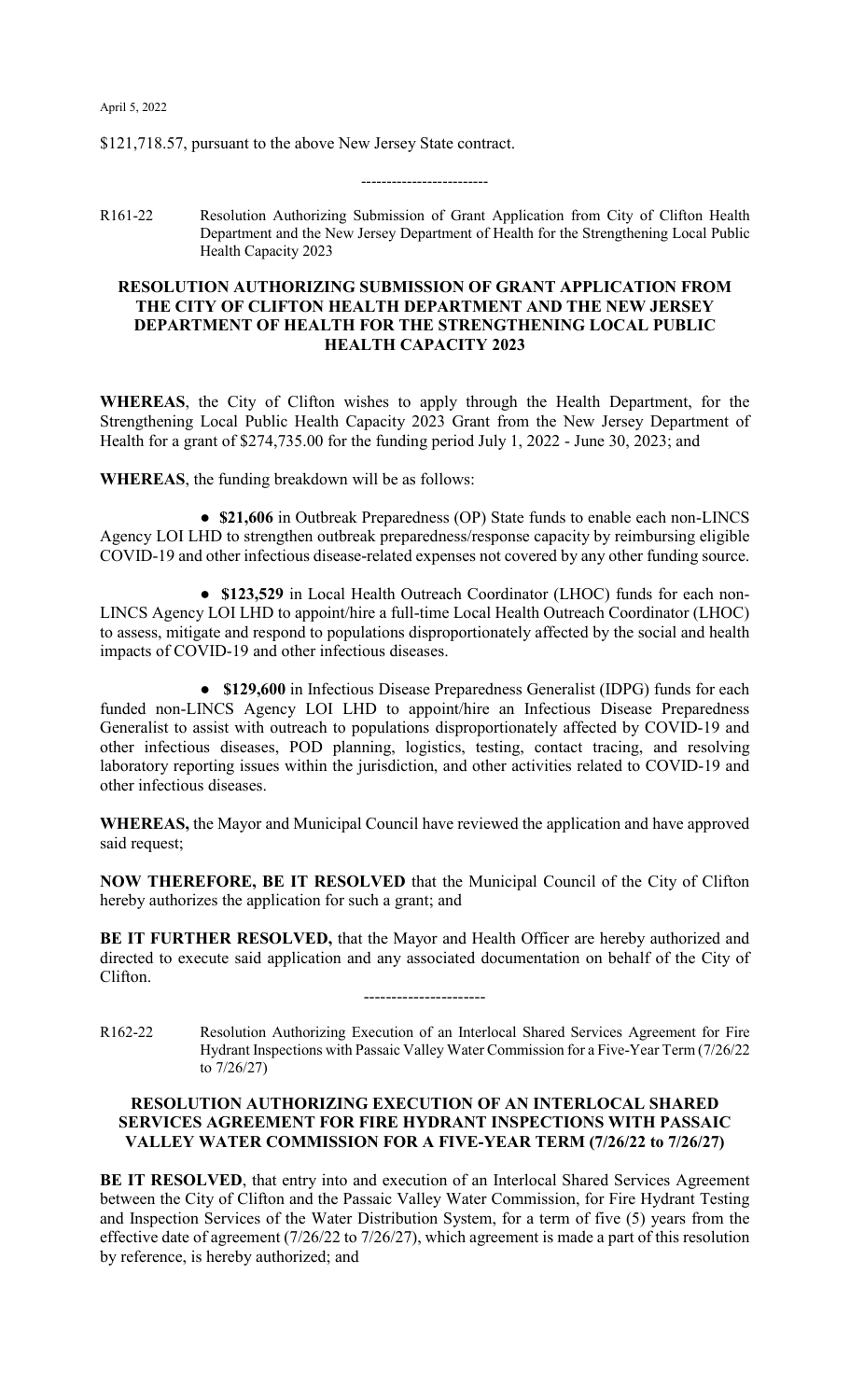**BE IT FURTHER RESOLVED**, that the Mayor and City Clerk are hereby directed to execute the contract on behalf of the City of Clifton.

-----------------------

R163-22 Resolution Authorizing Entry into and Execution of a Service Agreement with Bergen Risk Managers, Inc. for Administration of Liability Self-Insurance Program Claims for Period 3/1/22-2/2823

### **RESOLUTION AUTHORIZING ENTRY INTO AND EXECUTION OF A SERVICE AGREEMENT WITH BERGEN RISK MANGERS, INC. FOR ADMINISTRATION OF LIABILITY SELF-INSURANCE PROGRAM CLAIMS FOR PERIOD 3/1/22 - 2/28/23**

**WHEREAS**, the City of Clifton requires services for the administration of liability self-insurance claims for the period March 1, 2022 thru February 28, 2023; and

**WHEREAS**, after soliciting proposals through the City's broker of record, the Municipal Council wishes to award a renewal contract to Bergen Risk Managers, Inc. for the provision of said services, in accordance with its proposal dated March 17, 2022, which provides the best and most cost effective service for the City; and

**WHEREAS**, the subject matter is below the bid threshold and may be awarded without public advertising for bids and bidding; and

**WHEREAS**, this award is of a non-fair and open contract in accordance with *N.J.S.A* 19:44-A-20.5, and therefore, the Business Entity Disclosure Certification has been received from the contractor and is incorporated into the contract awarded hereby, along with the Determination of Value; and

**WHEREAS**, the estimated value of the contract is determined to be \$30,480.00, and the duration of the contract is for a period of one (1) year; and

**NOW, THEREFORE, BE IT RESOLVED**, that a contract for liability self-insurance claims service administration, for the period March 1, 2022 thru February 28, 2023, is hereby awarded to Bergen Risk Managers, Inc. in accordance with its proposal dated March 17, 2022, for a price of \$30,480.00; and

**BE IT FURTHER RESOLVED**, that the Mayor and City Clerk are hereby authorized and directed to execute a contract on behalf of the City of Clifton, and that the original of this resolution and the contract above referred to be placed on file and made available for inspection at the Office of the City Clerk of the City of Clifton.

-------------------------

R165-22 Resolution Authorizing Cyber Liability Insurance for the Period 4/6/22 to 4/6/23

### **RESOLUTION AUTHORIZING CYBER LIABILITY INSURANCE FOR THE PERIOD 4/6/22 TO 4/6/23**

**BE IT RESOLVED**, that pursuant to the recommendation of the City's Broker of Record, Polaris Galaxy Insurance Company, and based upon the Standard Certification Declaration for an Extraordinary Unspecifiable Service of the City Manager which is attached hereto and incorporated herein by reference, the Mayor and Municipal Council of the City of Clifton hereby authorize the following provider of insurance coverage and management for the period beginning April 6, 2022 and ending April 6, 2023 for Chubb Cyber Enterprise Risk Management Policy with Ace American Insurance Company, for the reason that this provider has offered the best and most cost effective services for the City of Clifton:

> ACE American Insurance Company (Chubb Cyber Enterprise Risk Management Policy) 436 Walnut Street, Philadelphia PA 19106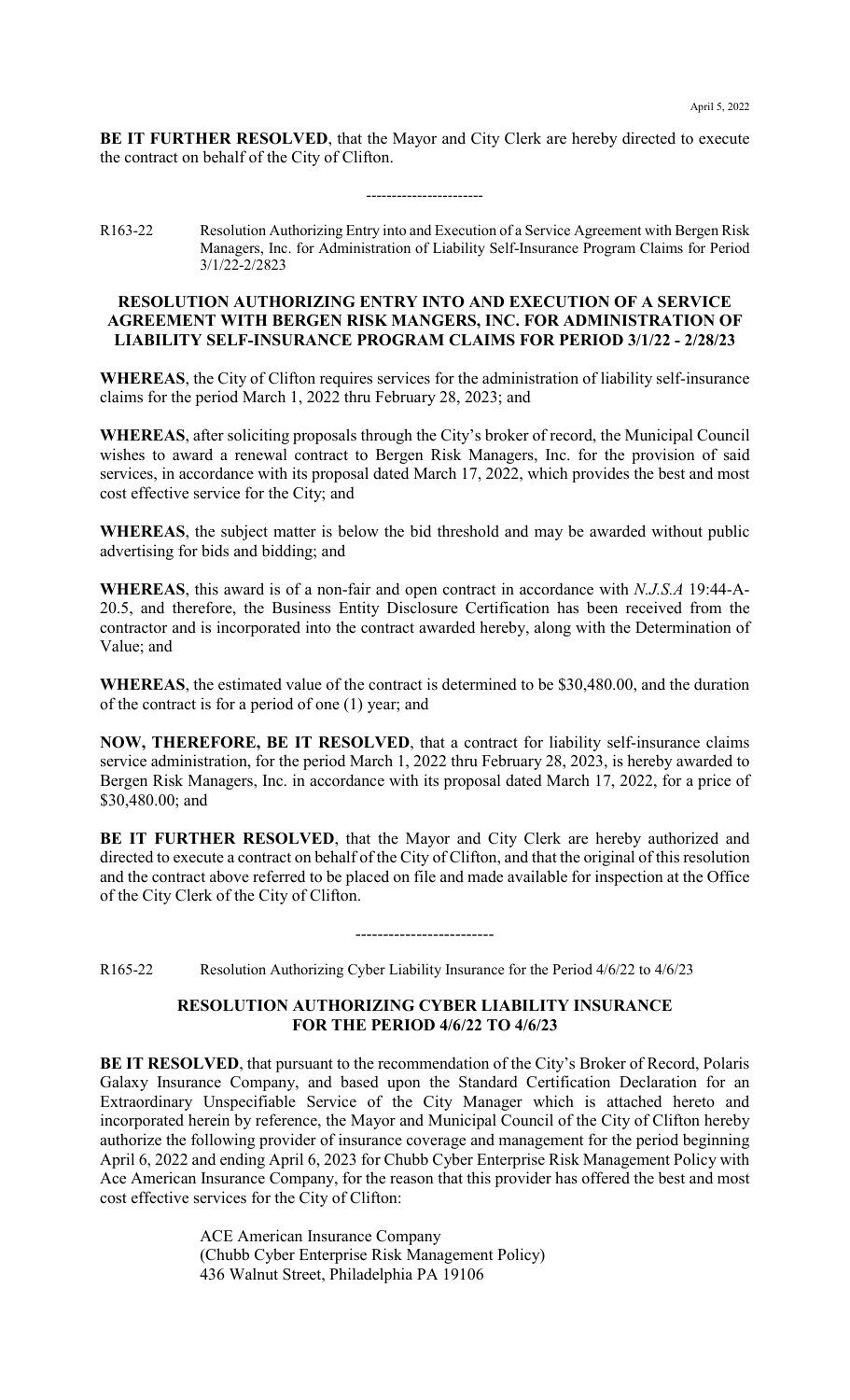The subject matter falls within the exception provisions of *N.J.S.A.* 40A:11-5 *et seq.* and *N.J.A.C.* 5:34-2.3(B) *et seq.* and may be awarded without public advertising for bids and bidding therefor.

BE IT FURTHER RESOLVED, that the original of this resolution be placed on file and made available for public inspection at the Office of the City Clerk of the City of Clifton; and

**BE IT FURTHER RESOLVED**, that the Mayor and City Clerk are hereby authorized and directed to execute any and all required documents in connection with this matter on behalf of the City of Clifton; and

**BE IT FURTHER RESOLVED**, that the following short notice be printed once in a legal newspaper of the City of Clifton:

### **CITY OF CLIFTON**

The City of Clifton has authorized the provision of insurance coverage pursuant to the exception provisions of *N.J.S.A.* 40:11-5(1)(a)(ii) and (m) and N.J.A.C. 5:34-2.3(B). The contract and authorizing resolution is available for public inspection in the Office of the City Clerk.

**Awarded to:** Ace American Insurance Company 436 Walnut Street, Philadelphia PA 19106 (Chubb Cyber Enterprise Risk Management Policy) **Services:** Cyber liability insurance **Estimated Cost:** \$60,514.92 **Term:** 4/6/22 - 4/6/23

--------------------

R166-22 Resolution of Congratulations - 100th Birthday - Anna Maria Giaconia

## **RESOLUTION OF CONGRATULATIONS ON 100TH BIRTHDAY**

**WHEREAS,** Anna Maria Giaconia was born on April 12, 1922 to her parents, Salvatore and Maria Rosaria Giordano, making this her 100<sup>th</sup> year; and

**WHEREAS,** Anna Maria was one of ten children; and

**WHEREAS,** Anna Maria was married to Joseph Giaconia on October 28, 1943, beginning a marriage that would see 32 anniversaries and many changes in this world; and

**WHEREAS,** Anna Maria 's legacy includes 3 sons, 3 daughters, 14 grandchildren and 19 greatgrandchildren and spending time with them is the joy of her life; and

**WHEREAS,** Anna Maria lived during the most eventful century of this world's history, and in her quiet way, has been a force for good and stabilizing influence on those around her; and

**WHEREAS,** Anna Maria is devoted to her church, St. Anthony's of Padua Roman Catholic Church in Passaic, New Jersey, and is a long-standing member in the San Bartolomeo Society and the Geraci Citizen League; and

**WHEREAS,** though her hobbies include hosting weekly Sunday dinners for her family, knitting, watching Price is Right, and praying the rosary, it must be noted that her adventurous spirit brought her to America to live a long, fulfilling life. Anna Maria is known far and wide to be a sweet soul with a warm heart.

**NOW, THEREFORE,** we, the Mayor and Municipal Council of the City of Clifton join with the family and many friends of

## **ANNA MARIA GIACONIA**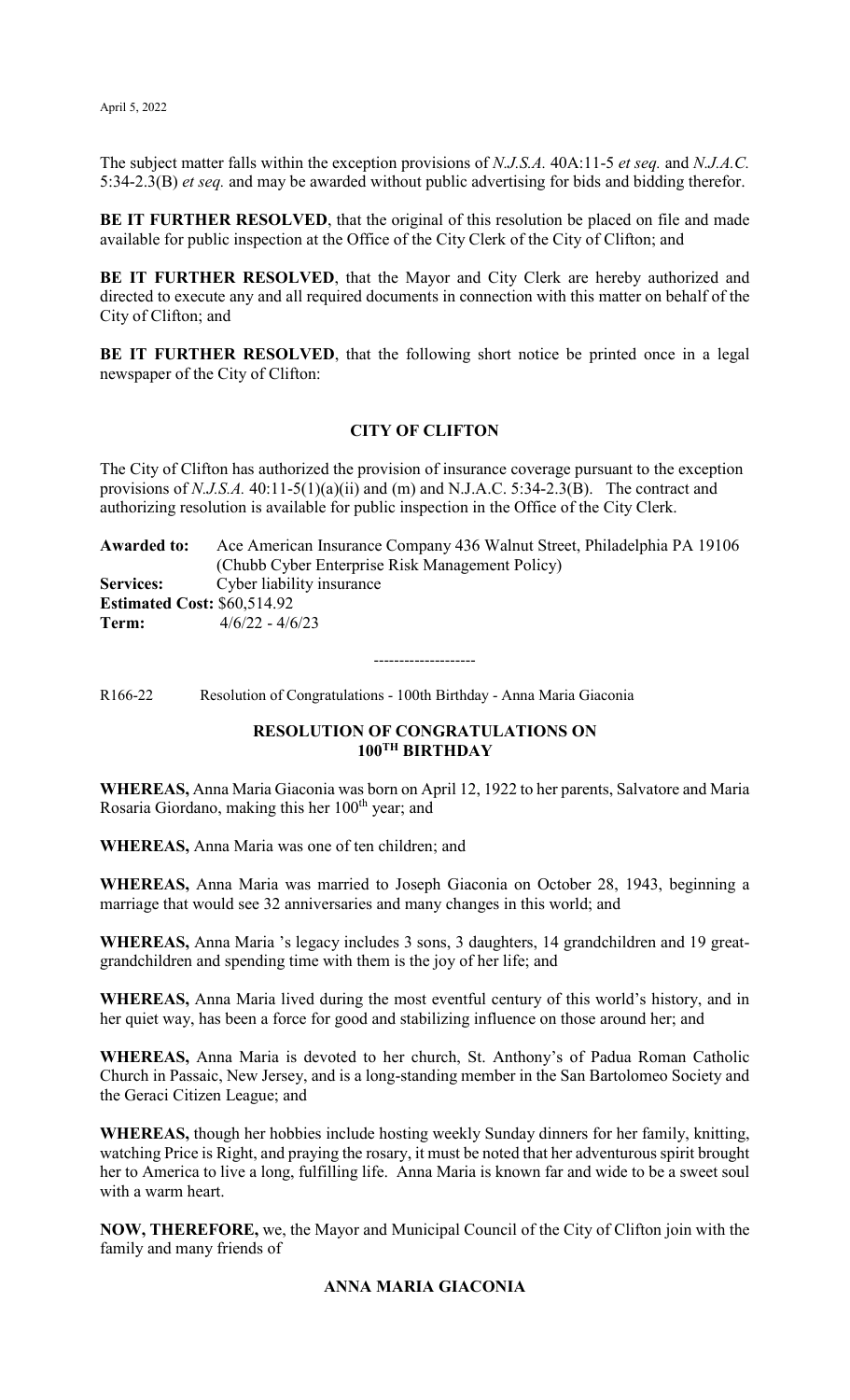In congratulating her on the occasion of her  $100<sup>th</sup>$  birthday and do extend to her best wishes for good health, peace and happiness in all her future years.

-------------------------

R167-22 Resolution for Appointment to the Clifton Beautification Committee

### **RESOLUTION FOR APPOINTMENT TO THE CLIFTON BEAUTIFICATION COMMITTEE**

**WHEREAS,** the Mayor and Council of the City of Clifton, County of Passaic, State of New Jersey are in receipt of an application from Kim Castellano to become a Member of the Beautification Committee; and

**NOW, THEREFORE, BE IT RESOLVED**, by the Mayor and Municipal Council of the City of Clifton, County of Passaic, State of New Jersey that Kim Castellano is hereby appointed as Alternate #1 of the Beautification Committee for a term of three years commencing this day through December 31, 2024; and

-----------------------

R168-22 Resolution Authorizing Renewal of Florist License - Halka's

### **RESOLUTION AUTHORIZING FLORIST LICENSE RENEWAL**

**WHEREAS**, the Mayor and Council of the City of Clifton, County of Passaic, State of New Jersey are in receipt of Florist License Renewal from Halka's Florist, 633 Van Houten Avenue in the City of Clifton; and

**WHEREAS**, all paperwork has been completed by the various applicants and all fees have been paid; and

**WHEREAS**, all inspections have been completed by the Zoning, Fire, Health and Police Departments;

**NOW, THEREFORE, BE IT RESOLVED** by the Mayor and Council of the City of Clifton, County of Passaic, and State of New Jersey that approval for the renewal of Florist License to Halka's Florist be and is hereby granted. -------------------------

R169-22 Resolution Authorizing Renewal of Florist License - Corrado's Specialty Goods

### **RESOLUTION AUTHORIZING FLORIST LICENSE RENEWAL**

**WHEREAS,** the Mayor and Council of the City of Clifton, County of Passaic, State of New Jersey are in receipt of Florist License Renewal from Corrado's Specialty Goods, 1578 Main Avenue in the City of Clifton; and

**WHEREAS,** all paperwork has been completed by the various applicants and all fees have been paid; and

**WHEREAS,** all inspections have been completed by the Zoning, Fire, Health and Police Departments;

**NOW, THEREFORE, BE IT RESOLVED** by the Mayor and Council of the City of Clifton, County of Passaic, and State of New Jersey that approval for the renewal of Florist License to Corrado's Specialty Goods be and is hereby granted.

-------------------------

R170-22 Resolution Authorizing New Vending Machine License - E&A Auto

**RESOLUTION AUTHORIZING NEW VENDING MACHINE LICENSE**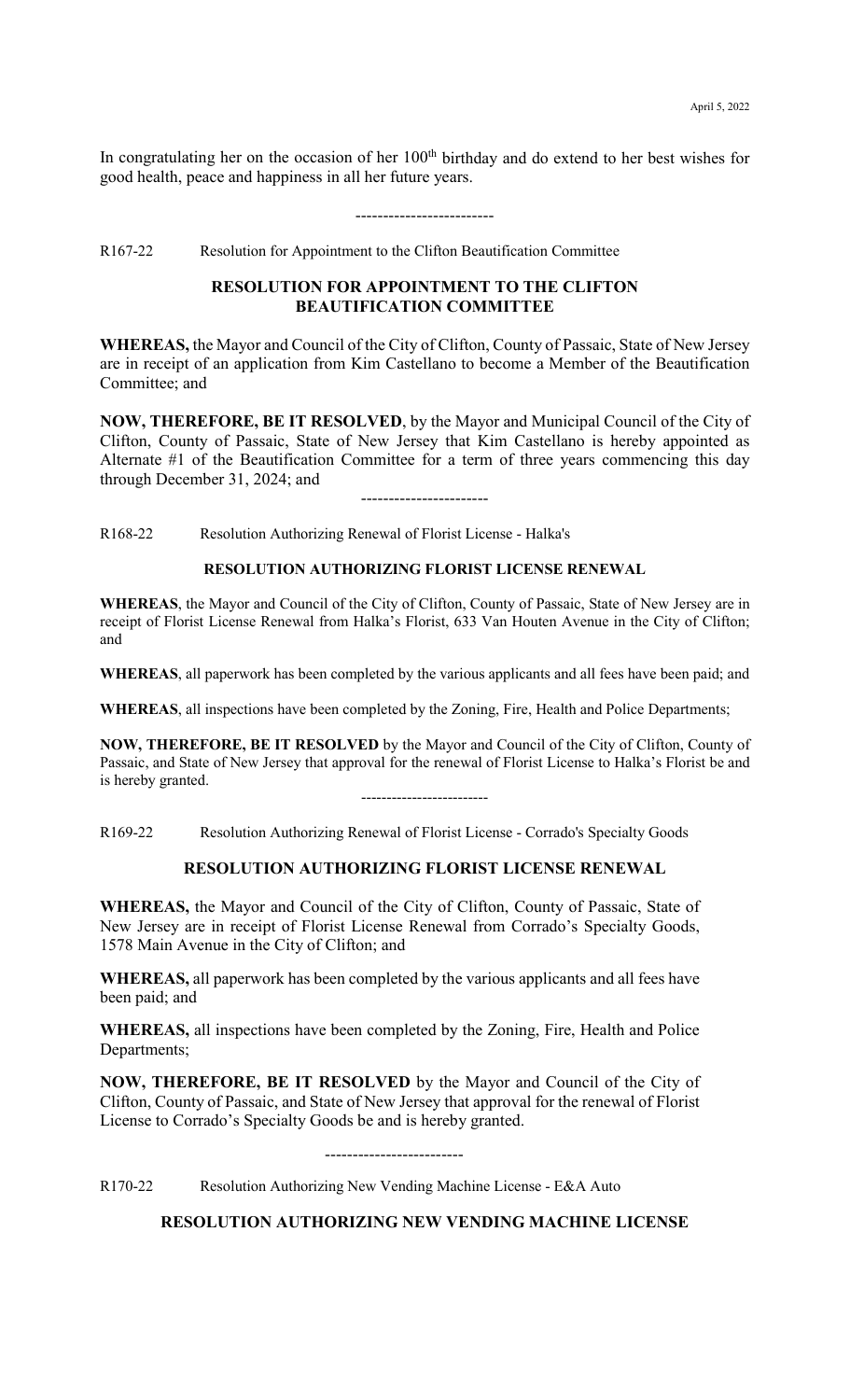**WHEREAS,** the Mayor and Council of the City of Clifton, County of Passaic, State of New Jersey are in receipt of New Vending Machine License application from E&A Auto Repair, 300 Broad Street, Clifton; and

**WHEREAS,** all paperwork has been completed by the applicant and all fees have been paid; and

**WHEREAS,** all inspections have been completed by the Zoning, Health and Police Departments;

**NOW, THEREFORE, BE IT RESOLVED** by the Mayor and Council of the City of Clifton, County of Passaic, and State of New Jersey that approval for a Vending Machine License to E&A Auto Repair be and is hereby granted.

-----------------------

R171-22 Resolution Recognizing April, 2022 as "Autism Awareness Month"

### **RESOLUTION RECOGNIZING APRIL, 2022 AS "AUTISM AWARENESS MONTH**

**WHEREAS**, the symptoms of autism, also known as autism spectrum disorder (ASD), typically appear in children before the age of 3 and are often accompanied by abnormalities in cognitive functioning, learning, attention, and sensory processing; and

**WHEREAS**, New Jersey has one of the highest rates of Autism in the nation. According to the most recent statistics released by the Center for Disease Control and Prevention (CDC), approximately 1 in 35 children in the New Jersey is living with ASD; and

**WHEREAS**, the CDC reports that although ASD can affect anyone regardless of race, ethnicity, or other factors, it is four times more likely to occur in boys than in girls; and

**WHEREAS**, early intervention significantly improves outcomes and reduces the level of funding and services needed to treat an individual with ASD later in life; and

**WHEREAS**, parents and relatives of individuals with ASD dedicate endless hours in providing for the special needs of their loved ones; and

**WHEREAS**, April, 2022, is designated as National Autism Awareness Month in the City of Clifton to increase public awareness of the need to support individuals with Autism Spectrum Disorder;

**NOW, THEREFORE, BE IT RESOLVED** that the City of Clifton hereby honors the parents, paraprofessionals, and other educators who possess the desire, caring, and skills necessary to teach, assist and respond to students with special needs, including those with Autism Spectrum Disorder, and who work tirelessly to educate and provide high-quality services for all students with special needs.

-------------------------

R172-22 Resolution Appointing Landlord Member to the Rent Leveling Board

## **RESOLUTION APPOINTING LANDLORD MEMBER TO THE RENT LEVELING BOARD**

**WHEREAS,** the Mayor and Council of the City of Clifton, County of Passaic and State of New Jersey are in receipt of an application from Thomas Siso to become the Landlord Member of the Rent Leveling Board;

**NOW, THEREFORE, BE IT RESOLVED,** by the Mayor and Council of the City of Clifton that Thomas Siso be and is hereby appointed as Landlord Member of the Rent Leveling Board for a term of three years commencing this day through December 31, 2024.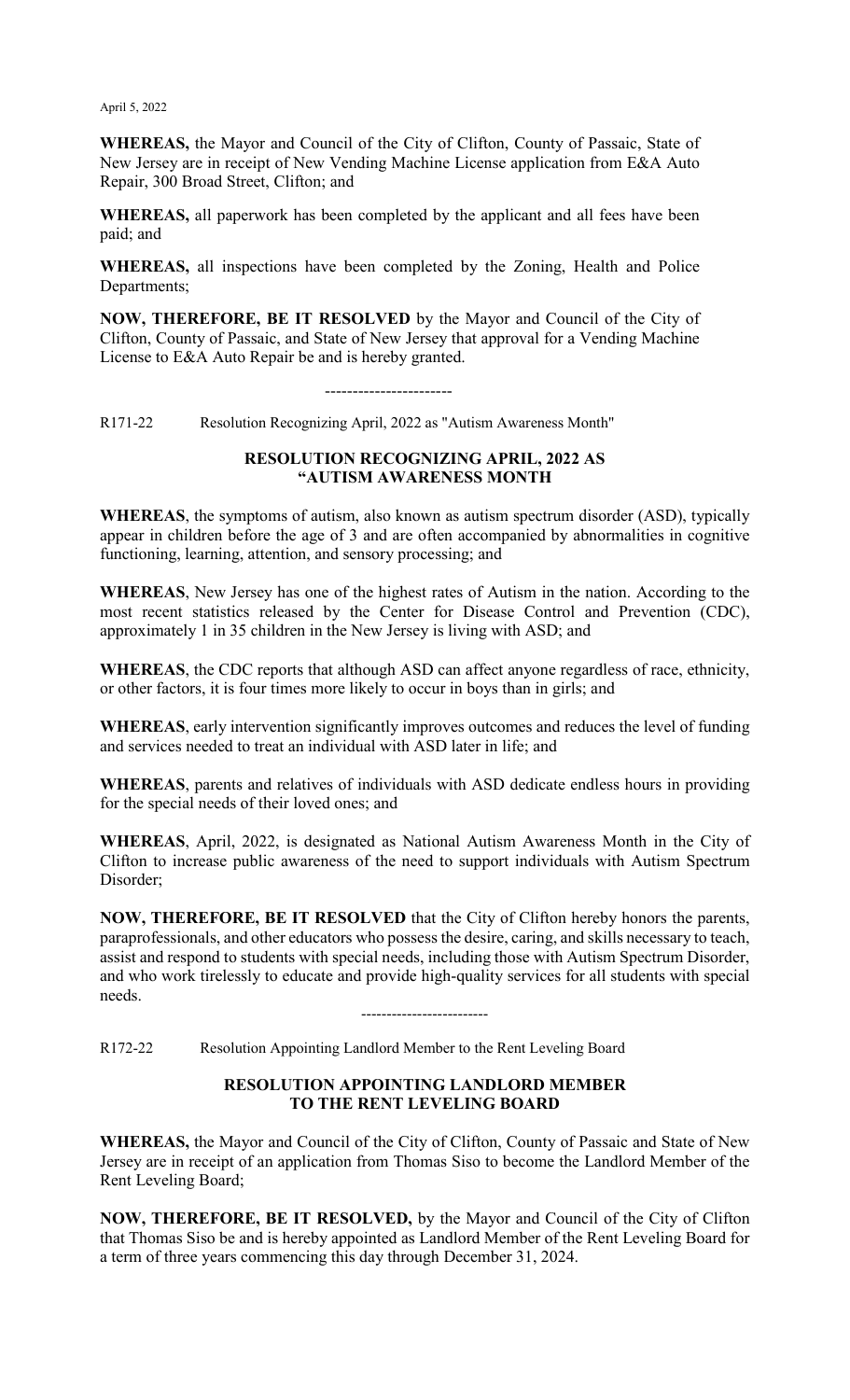R173-22 Resolution Appointing Attorney for Rent Leveling Board

### **RESOLUTION APPOINTING ATTORNEY FOR THE RENT LEVELING BOARD**

-------------------------

**WHEREAS,** the Mayor and Council of the City of Clifton, County of Passaic and State of New Jersey are in receipt of resume from Kristen Ragon, Esq. to become the Attorney for the Rent Leveling Board;

**NOW, THEREFORE, BE IT RESOLVED,** by the Mayor and Council of the City of Clifton that Kristen Ragon, Esq. be and is hereby appointed as Attorney for the Rent Leveling Board commencing this day. -------------------------

### **RESOLUTION AUTHORIZING SUBMISSION OF A LEVEL II CAPITAL PRESERVATION GRANT APPLICATION TO THE NEW JERSEY HISTORIC TRUST PRESERVE NJ FUND FOR PHASE II IMPROVEMENTS OF THE FLAG BARN**

**WHEREAS,** the City Council of the City of Clifton wishes to improve the Flag Barn (Barn/Garage S-2) as part of the United States Animal Quarantine of Clifton with Phase II improvements, and apply for a Capital Preservation Level II Grant; and

**WHEREAS,** the City of Clifton desires to further the public interest by obtaining a grant in the amount of \$384,600.00 from the New Jersey Historic Trust Fund Preserve NJ Fund and provide equal matching funds amounting to \$384,600.00 to facilitate Phase II Improvements at the Flag Barn which has an overall project cost of \$769,200.00; and

**NOW, THEREFORE, BE IT RESOLVED,** by the City Council of the City of Clifton, that Dominick Villano, City Manager, or his successor in office, is hereby authorized to:

- (a) Make application for such a grant;
- (b) Provide additional application information and furnish such documents as may be required; and
- (c) Act as the authorized correspondent.
- R175-22 Resolution Authorizing Submission of a Capital Preservation Grant Application to the New Jersey Historic Trust Preserve NJ Fund for Stabilization of the Morris Canal

----------------------

### RESOLUTION AUTHORIZING SUBMISSION OF A CAPITAL PRESERVATION GRANT APPLICATION TO THE NEW JERSEY HISTORIC TRUST PRESERVE NJ FUND FOR STABILIZATION OF THE MORRIS CANAL

WHEREAS, the City Council of the City of Clifton wishes to apply for grant funding to stabilize its portion of the Morris Canal, from the New Jersey Historic Trust Preserve NJ Fund Capital Preservation Level II grant program; and

WHEREAS, the City of Clifton desires to further the public interest by obtaining a grant in the amount of \$306,845.00 from the New Jersey Historic Trust Preserve NJ Fund and provide equal matching funds of \$306,845.00 to facilitate the Morris Canal Stabilization project which has an overall cost of \$613,690.00; and

NOW, THEREFORE, BE IT RESOLVED, by the City Council of the City of Clifton, that Dominick Villano, City Manager, or his successor in office, is hereby authorized to: Make application for such a grant;

R174-22 Resolution Authorizing Submission of a Level II Capital Preservation Grant Application to the New Jersey Historic Trust Preserve NJ Fund for Phase II Improvements of the Flag Barn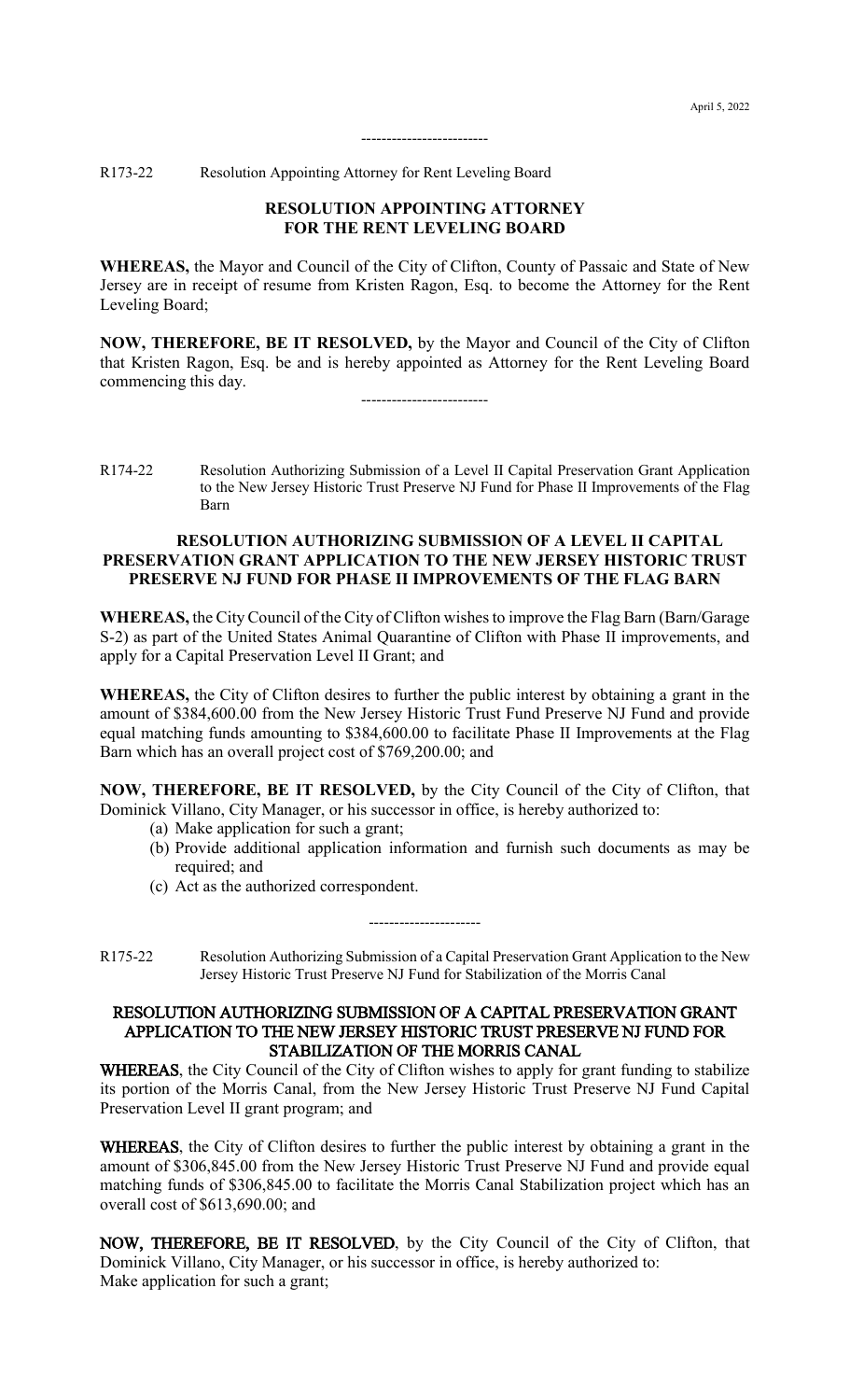Provide additional application information and furnish such documents as may be required; and Act as the authorized correspondent.

-----------------------

R176-22 Resolution Authorizing Execution of Cancellation of Mortgage Between City of Clifton and William Zwirko; Ewa Miragliotta; and Ali Salem (Clifton Home Improvement Program

## **RESOLUTION AUTHORIZING EXECUTION OF CANCELLATION OF MORTGAGE BETWEEN CITY OF CLIFTON AND WILLIAM ZWIRKO; EWA MIRAGLIOTTA; and ALI SALEM (CLIFTON HOME IMPROVEMENT PROGRAM)**

**WHEREAS,** on October 16, 2015, in conjunction with a CHIP grant to William Zwirko, a mortgage in the amount of \$9,950.00 was given by the City of Clifton for property situated at 44 Lehigh Avenue, Clifton, New Jersey (Block 70.03, Lot 46); and

**WHEREAS**, on December 18, 2015, in conjunction with a CHIP grant to Ewa Miragliotta, a mortgage in the amount of \$10,000.00 was given by the City of Clifton for property situated at 29 Johnson Street, Clifton, New Jersey (Block 73.03, Lot 83); and

**WHEREAS**, on October 27, 2015, in conjunction with a CHIP grant to Ali Salem, a mortgage in the amount of \$10,000.00 was given by the City of Clifton for property situated at 75 West 2<sup>nd</sup> Street, Clifton, New Jersey (Block 9.10, Lot 4); and

**WHEREAS,** the Program Director of the Clifton Home Improvement Program has advised that the aforesaid mortgage has expired;

**NOW, THEREFORE, BE IT RESOLVED,** by the Mayor and the Municipal Council of the City of Clifton, that the Mayor and City Clerk be and they are hereby authorized to execute Cancellation of Mortgage in a form satisfactory to the Law Department.

-----------------------

R177-22 Resolution of Congratulations - 100th Birthday - Alma Dickinson

### **RESOLUTION OF CONGRATULATIONS ON 100TH BIRTHDAY**

**WHEREAS,** Alma S. (Chiamulera) Dickinson was born on April 2, 1922 in Passaic General Hospital to Louis and Maria Chiamulera who arrived in the United States in 1903 from Northern Italy. Louis came from Valle de Cadore and Maria from San Vito de Cadore. They met and married in Botany Village in Clifton and raised a strong American family. Alma spoke two languages in the household, English and Italian Ladin (Northern Italian dialect); and

**WHEREAS,** Alma attended Clifton Public Schools where she won academic honors and a penmanship championship award in 1935. Alma always maintained an A+ average; and

**WHEREAS,** during WWII, Alma worked for our country's defense at the Curtis-Wright Company in Paterson, NJ as an executive secretary with top secret clearance. The plant made aircraft engines for fighter planes and bombers; and

**WHEREAS,** Alma met Sgt. Henry C. Dickinson who just returned from Japan as a flight engineer. They were soon engaged and married in 1947. They were the proud parents of 2 sons, Lawrence C. and Philip H. Alma became a member of St. Paul's parish in Clifton where she became involved in church activities. She held every office, including president, in the Cordial Woman's Club; and

**WHEREAS,** Alma retired at 65 years old and she and Henry traveled extensively. She visited the villages, with the family, in Italy where her parents came from; and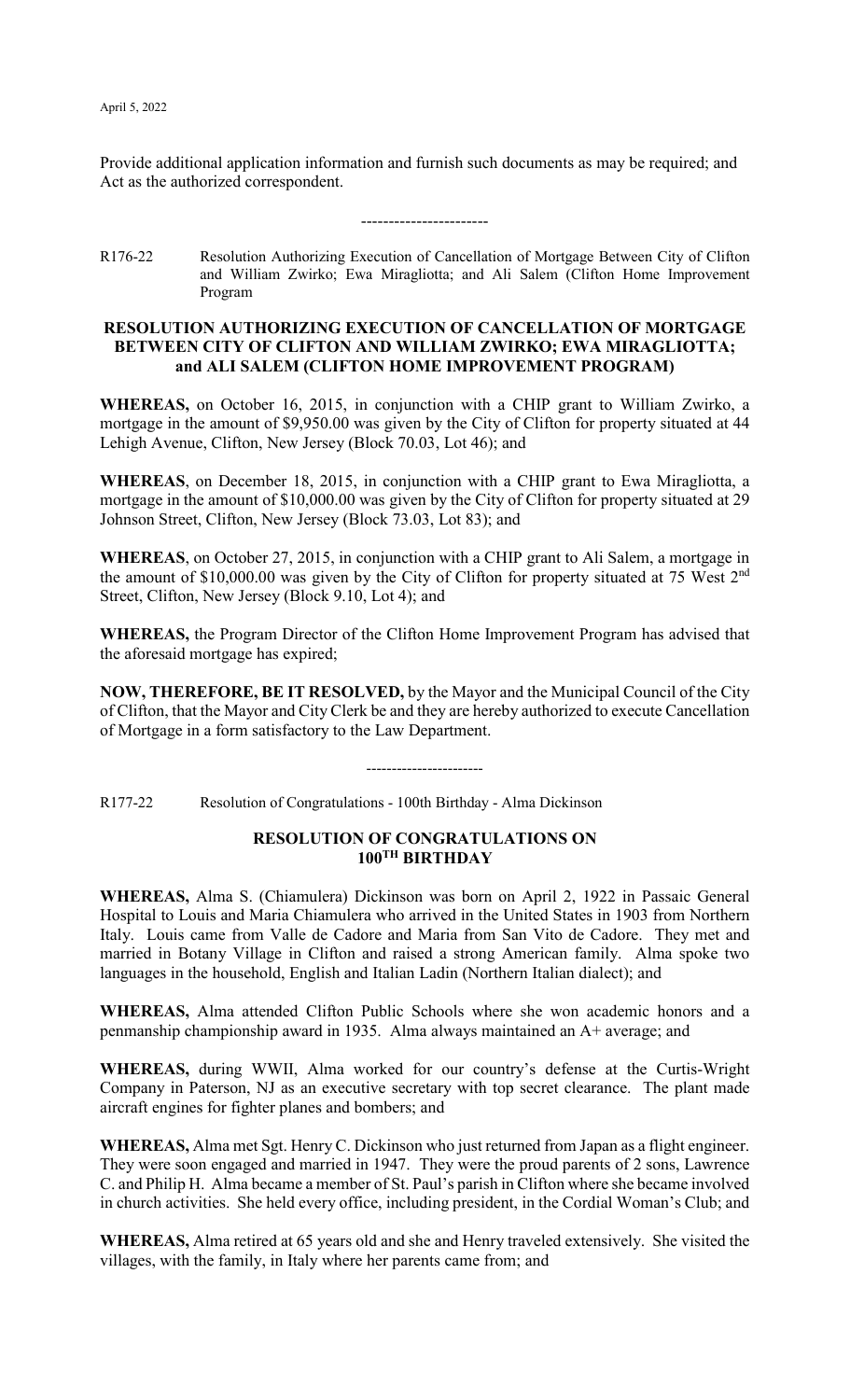**WHEREAS,** Henry passed away in 2002 and Alma continued to live in her home enjoying her 4 granddaughters, 3 great grandsons and 2 great granddaughters. She lived in her home until she was 99 and now lives in a senior community.

**NOW, THEREFORE,** We, the Mayor and Council of the City of Clifton join with the family and many friends of

### **ALMA S. DICKINSON**

In congratulating her on the occasion of her  $100<sup>th</sup>$  birthday and do extend to her best wishes for good health, peace and happiness in all her future years.

-------------------------

R179-22 Resolution Authorizing Executive Session

### **RESOLUTION AUTHORIZING EXECUTIVE SESSION**

**WHEREAS**, the Municipal Council deems it essential in the furtherance of the public interest, to discuss, in closed session, as expressly permitted by N.J.S.A. 10:4-12, the following subject(s), to wit:

CON-1 Tamira Mobley t/a The Happy Birthday Kafe - Caterer - New Application

CON-2 In the Matter of David Niland, Police Chief Appeal

CON-3 Occidental Chemical Corp. v. 21st Century Fox America, Inc., et al - Litigation

CON-4 Clifton Adult Opportunity Center Proposal Negotiations

CON-5 Form Printing & Stationery Contract

CON-6 Unlimited Sick Time – PBA Local 36 and City of Clifton; Order to Show Cause

**NOW, THEREFORE, BE IT RESOLVED** that the public shall be excused and excluded from that portion of the Council's meeting to be held on March 15, 2022 at which time, said subject(s) shall be discussed.

### **LICENSES**

### **L-1 Agave Cantina**

### **RESOLUTION FOR PRELIMINARY APPROVAL**

FOR: Agave 421, LLC T/A: Agave Cantine ADDRESS: 421 Piaget Ave. TYPE OF FOR ESTABLISHMENT INTENDED: Restaurant – Continued Use FORMERLY OR NEW: Formerly La Riviera ZONE: B-D PERMITTED: Yes VARIANCE REQUIRED: No

### **L-2 The Happy Birthday Kafe**

### **RESOLUTION FOR FINAL APPROVAL**

**BE IT RESOLVED**, that the application of Tamira Mobley t/a The Happy Birthday Kafe, 1076 Main Ave., Clifton, NJ 07011, for a Caterer – New, for a period ending December 31, 2022, is hereby approved and licenses so issued in the compliance with the approval of the Board of Health, Fire Department, Police and Zoning Officer.

### **L-3 La Mexicana Grocery & Deli**

### **RESOLUTION FOR FINAL APPROVAL**

**BE IT RESOLVED**, that the application of La Mexicana Grocery & Deli, LLC t/a La Mexicana Grocery & Deli, 1055 Main Ave., Clifton, NJ 07011 for Restaurant/Grocery/Milk – Continued Use, for a period ending December 31, 2022, is hereby approved and licenses so issued in the compliance with the approval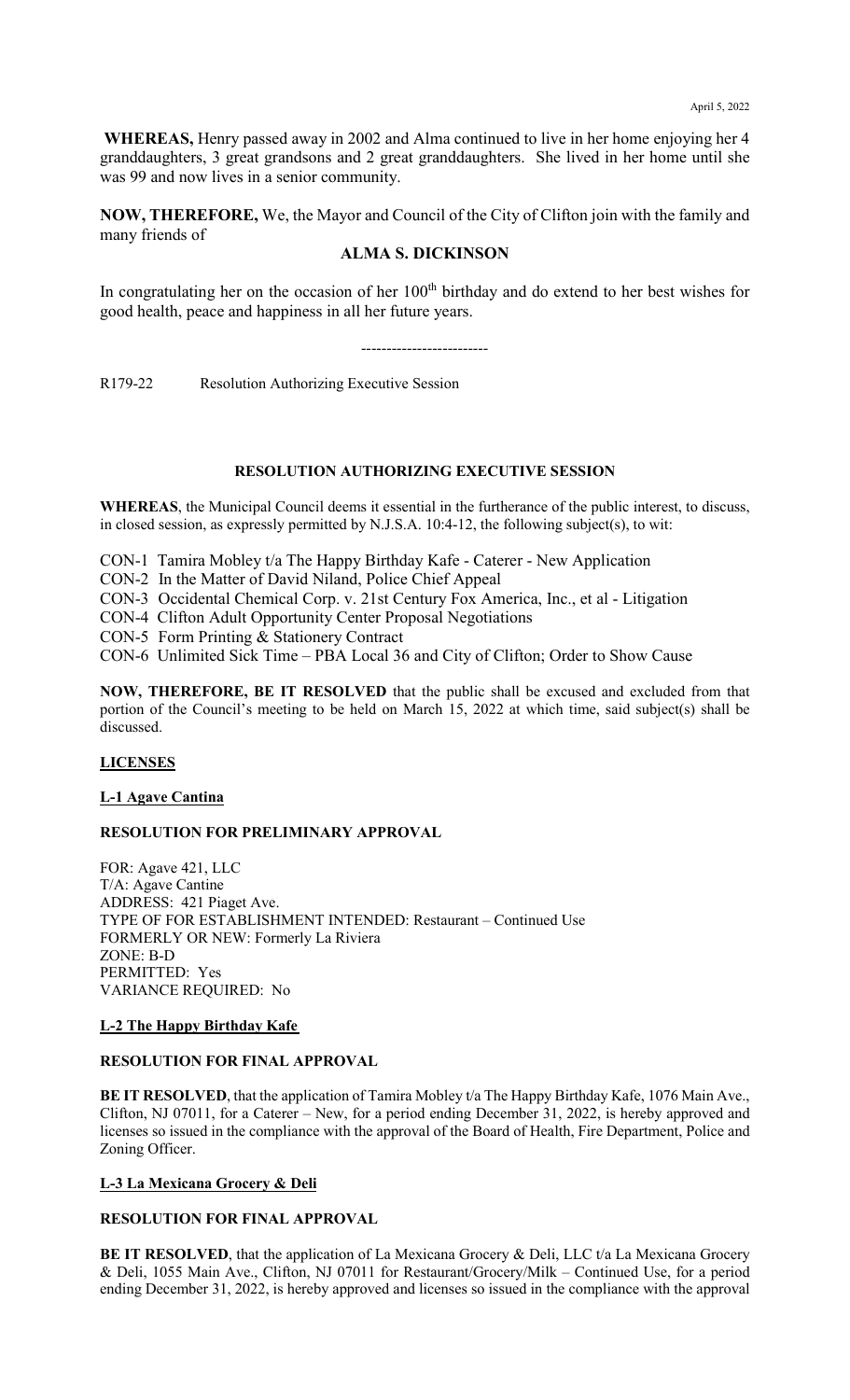of the Board of Health, Fire Department, Police and Zoning Officer.

#### **L-4 Master Pizza**

### **RESOLUTION FOR PRELIMINARY APPROVAL**

FOR: RD Smart, LLC T/A: Master Pizza ADDRESS: 1326 Main Ave., Clifton, NJ 07011 TYPE OF FOR ESTABLISHMENT INTENDED: Caterer – Continued Use FORMERLY OR NEW: Master Pizza ZONE: B-C PERMITTED: Yes VARIANCE REQUIRED: No

#### **L-5 Clifton Deli & Grocery 1**

#### **RESOLUTION FOR PRELIMINARY APPROVAL**

FOR: Clifton Deli & Grocery 1, LLC T/A: Clifton Deli & Grocery 1 ADDRESS: 515 Clifton Ave., Clifton, NJ 07011 TYPE OF FOR ESTABLISHMENT INTENDED: Caterer/Grocer/Milk – Continued Use FORMERLY OR NEW: Clifton Deli & Grocery ZONE: PERMITTED: Yes VARIANCE REQUIRED: No

#### **L-6 Planet Fitness**

### **RESOLUTION FOR FINAL APPROVAL**

BE IT RESOLVED, that the application of Clif 2-Fit, LLC t/a Planet Fitness, 1051 Bloomfield Ave., Clifton, NJ 07012, for a Groclery - New, for a period ending December 31, 2022, is hereby approved and licenses so issued in the compliance with the approval of the Board of Health, Fire

#### **L-7 Daiky Loko Juice Bar**

#### **RESOLUTION FOR FINAL APPROVAL**

**BE IT RESOLVED**, that the application of Daily Loki Juices Bar, LLC t/a Daiky Loko Juices Bar, 729 Van Houten Ave., Clifton, NJ 07013, for a Restaurant - New, for a period ending December 31, 2022, is hereby approved and licenses so issued in the compliance with the approval of the Board of Health, Fire

### **L-8 La Kokona 2**

#### **RESOLUTION FOR FINAL APPROVAL**

**BE IT RESOLVED**, that the application of La Kokona2, LLC t/a La Kokona 2, 327a Lakeview Ave., Clifton, NJ 07011, for a Restaurant – Continued Use, for a period ending December 31, 2022, is hereby approved and licenses so issued in the compliance with the approval of the Board of Health, Fire

#### **L-9 Smoke & Go**

#### **RESOLUTION FOR PRELIMINARY APPROVAL**

FOR: Smoke & Go Convenience, LLC T/A: Smoke & Go ADDRESS: 29 Montgomery St., Clifton, NJ 07011 TYPE OF FOR ESTABLISHMENT INTENDED: Grocery/Milk – New FORMERLY OR NEW: New ZONE: B-D PERMITTED: Yes